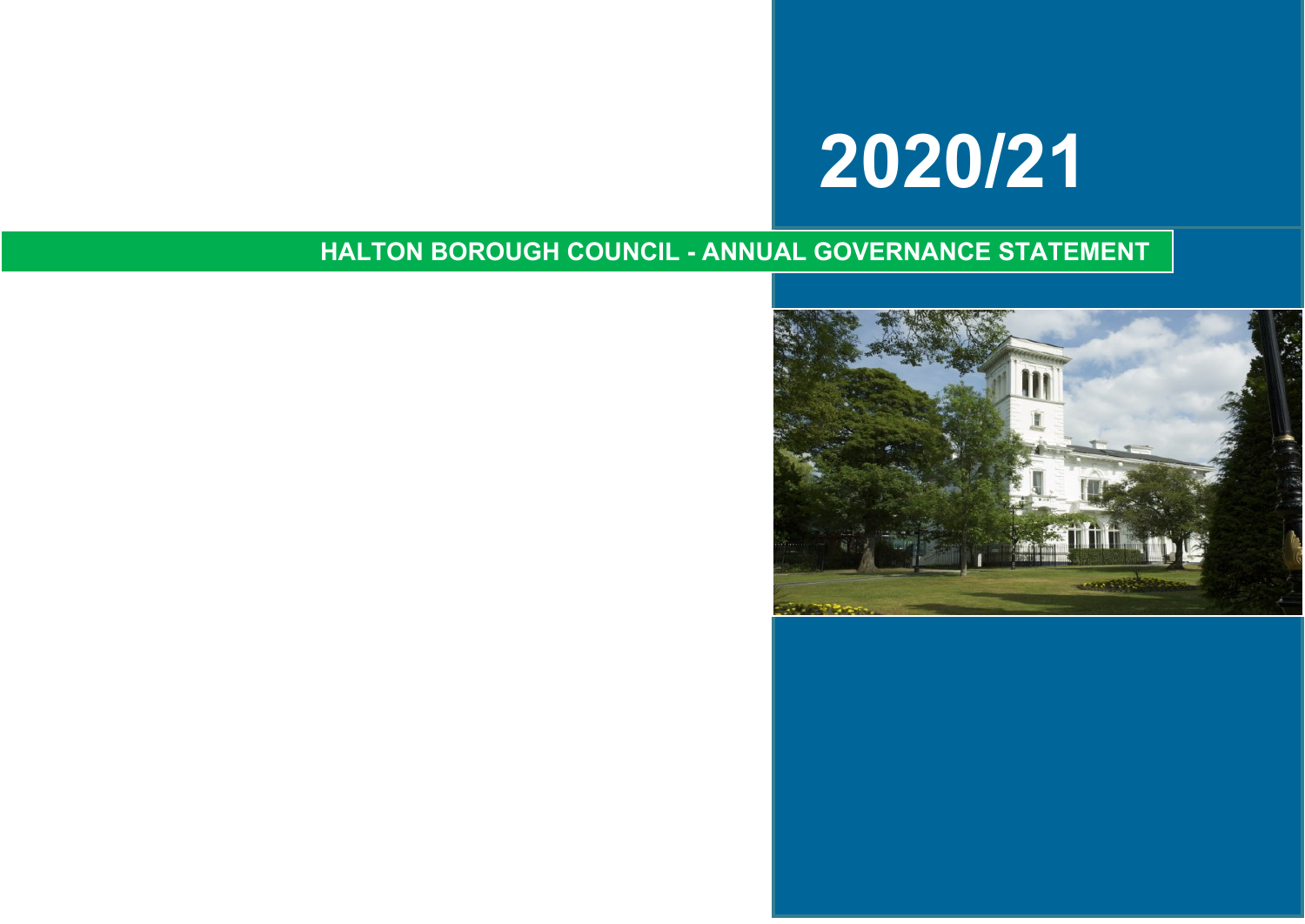## **What is Governance?**

Governance is about how we ensure that we are doing the right things, in the right way, for the right people, in a timely, inclusive, open, honest and accountable manner. Good governance leads to:

- Effective leadership
- Good management
- Good performance
- Good stewardship of public money
- Good public engagement, and
- Good outcomes for our citizens and service users.

The governance framework comprises the culture, values, systems and processes by which an organisation is directed and controlled. The framework brings together an underlying set of legislative requirements, good practice principles and management processes.

Halton Borough Council acknowledges its responsibility for ensuring that there is a sound system of governance. The Council has developed a Local Code of Corporate Governance that defines the principles that underpin the governance of the organisation. The Local Code forms part of the Council Constitution and can be accessed on the Council's website.

The Council's governance framework aims to ensure that in conducting its business it:

- Operates in a lawful, open, inclusive and honest manner;
- Makes sure that public money is safeguarded, properly accounted for and used economically, efficiently and effectively;
- Has effective arrangements for the management of risk;
- Secures continuous improvements in the way that it operates.

The system of internal control is a significant part of the Council's governance framework and is designed to manage risk to a reasonable level. It cannot eliminate all risk of failure to achieve policies, aims and objectives and can therefore only provide reasonable and not absolute assurance of effectiveness. The Council's system of internal control is based on an ongoing process designed to identify and prioritise the risks to the achievement of the Council's policies, aims and objectives, to evaluate the likelihood of those risks occurring and the impact should they happen, and to manage them efficiently, effectively and economically.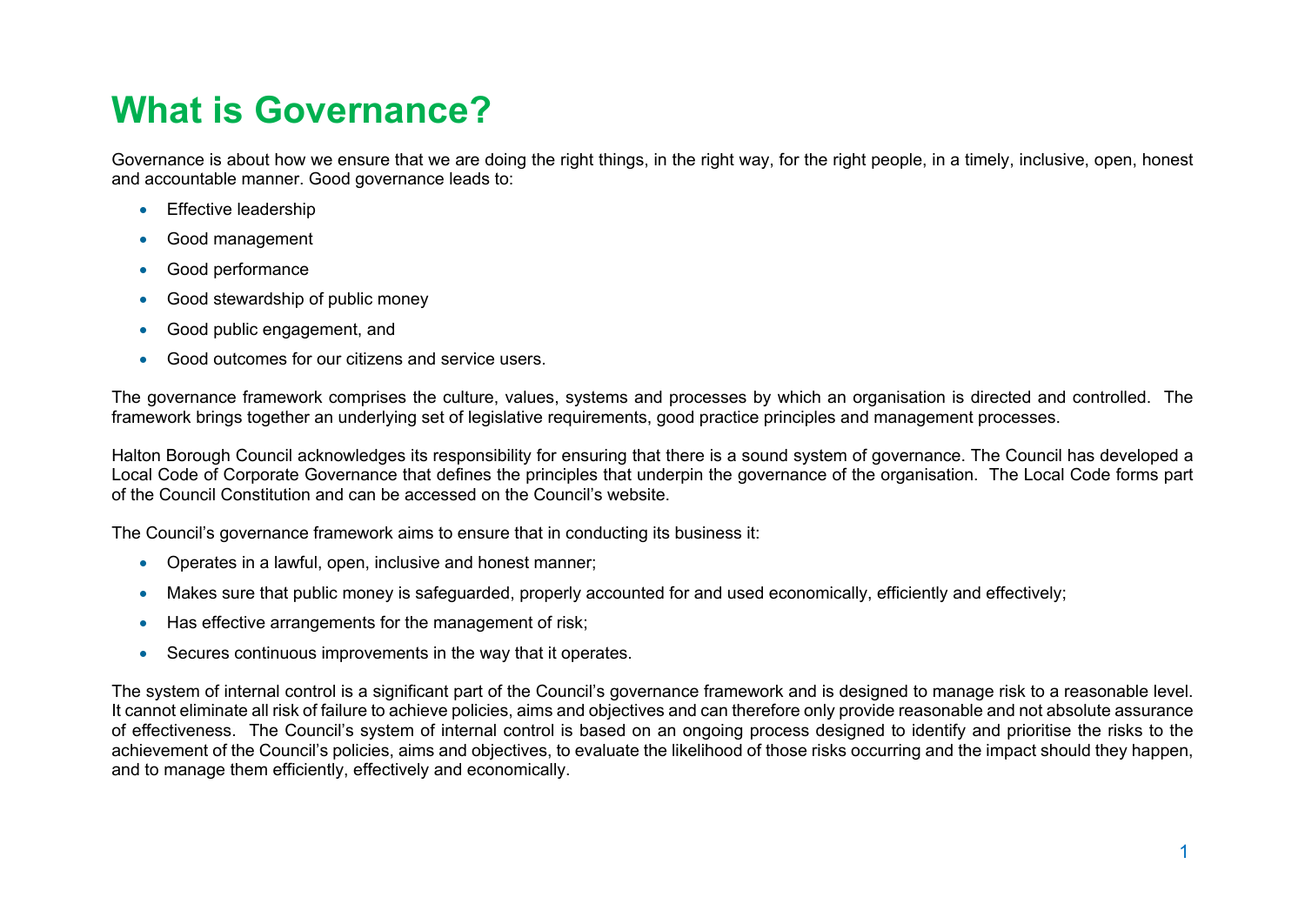## **What is the Annual Governance Statement?**

The Council is required by the Accounts & Audit (England) Regulations 2015 to prepare and publish an annual governance statement. This is a public document that reports on the extent to which the Council complies with its own code of governance and explains how the Council has reviewed the effectiveness of its systems of internal control.

In this document the Council:

- Acknowledges its responsibility for ensuring that there is a sound system of governance;
- Summarises the key elements of the governance framework and the roles of those responsible for the development and maintenance of the governance environment;
- Describes how the Council has monitored and evaluated the effectiveness of its governance arrangements in the year, and on any planned changes in the coming period;
- Provides details of how the Council has responded to any issue(s) identified in last year's governance statement;
- Reports on any significant governance issues identified from this review and provides a commitment to addressing them.

The annual governance statement reports on the governance framework that has been in place at Halton Borough Council for the year ended 31 March 2021 and up to the date of approval of the statement of accounts.

During 2020/21 the Council was required to initiate an emergency response to the COVID-19 pandemic. By necessity this involved significant changes and disruption to the manner in which Council services are normally delivered. It also required some temporary changes to the Council's governance arrangements, which were implemented as part of the COVID-19 response. These changes included implementing robust measures to support proper decision making and continued transparency and accountability. This document therefore explains how the Council's governance arrangements have operated during the year, including any changes made to adapt to the impact of the pandemic.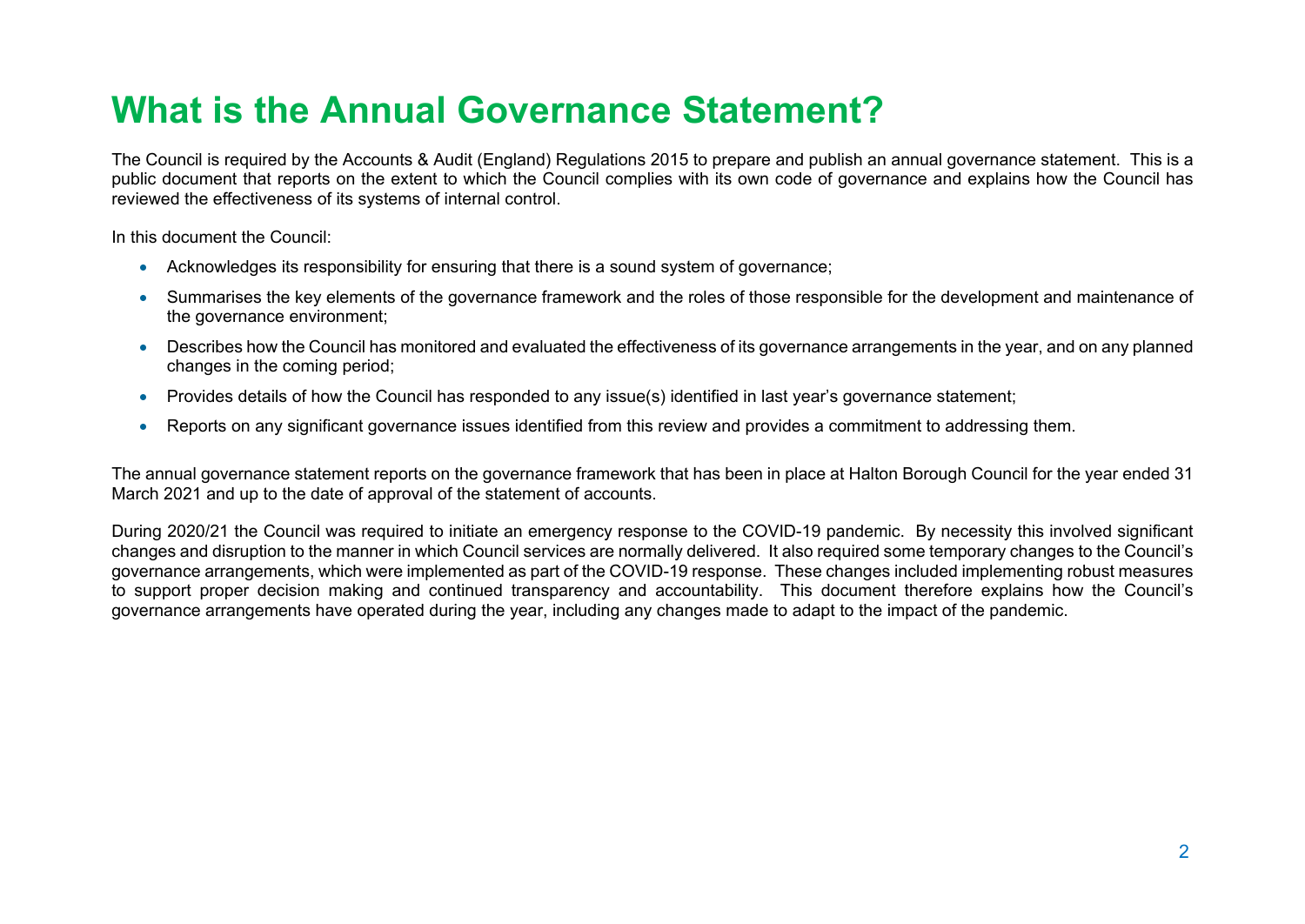### **How has the Annual Governance Statement been prepared?**

The initial review of the Council's governance framework was carried out by a group of officers. This group comprised:

#### **The Strategic Director – Enterprise, Community & Resources**

This post is designated as the Council's Statutory Scrutiny Officer as required under Section 31 of the Local Democracy, Economic Development and Construction Act 2009.

This role involves promoting and supporting the Council's Overview and Scrutiny Committees.

#### **The Operational Director – Legal and Democratic Services**

This post is designated as the Council's Monitoring Officer under section 5 of the Local Government and Housing Act 1989, as amended by paragraph 24 of schedule 5 Local Government Act 2000.

The Monitoring Officer is responsible for ensuring that that the Council acts and operates within the law.

#### **The Operational Director – Finance**

This post is designated as the s151 Officer appointed under the 1972 Local Government Act.

The Operational Director – Finance is the Council's Chief Financial Officer and carries overall responsibility for the financial administration of the Council.

#### **The Divisional Manager – Audit, Procurement & Operational Finance**

This post is responsible for the Council's internal audit arrangements, including the development of the internal audit strategy and annual plan and providing an annual audit opinion on the Council's governance, risk management and control processes.

In preparing the annual governance statement the Council has:

- Reviewed the Council's existing governance arrangements against its Local Code of Corporate Governance;
- Considered any areas where the Local Code of Corporate Governance needs to be updated to reflect changes in the Council's governance arrangements and best practice guidance;
- Taken account of various sources of assurance over the operation of the Council's governance framework;
- Assessed the effectiveness of the Council's governance arrangements and highlighted any planned changes in the coming period;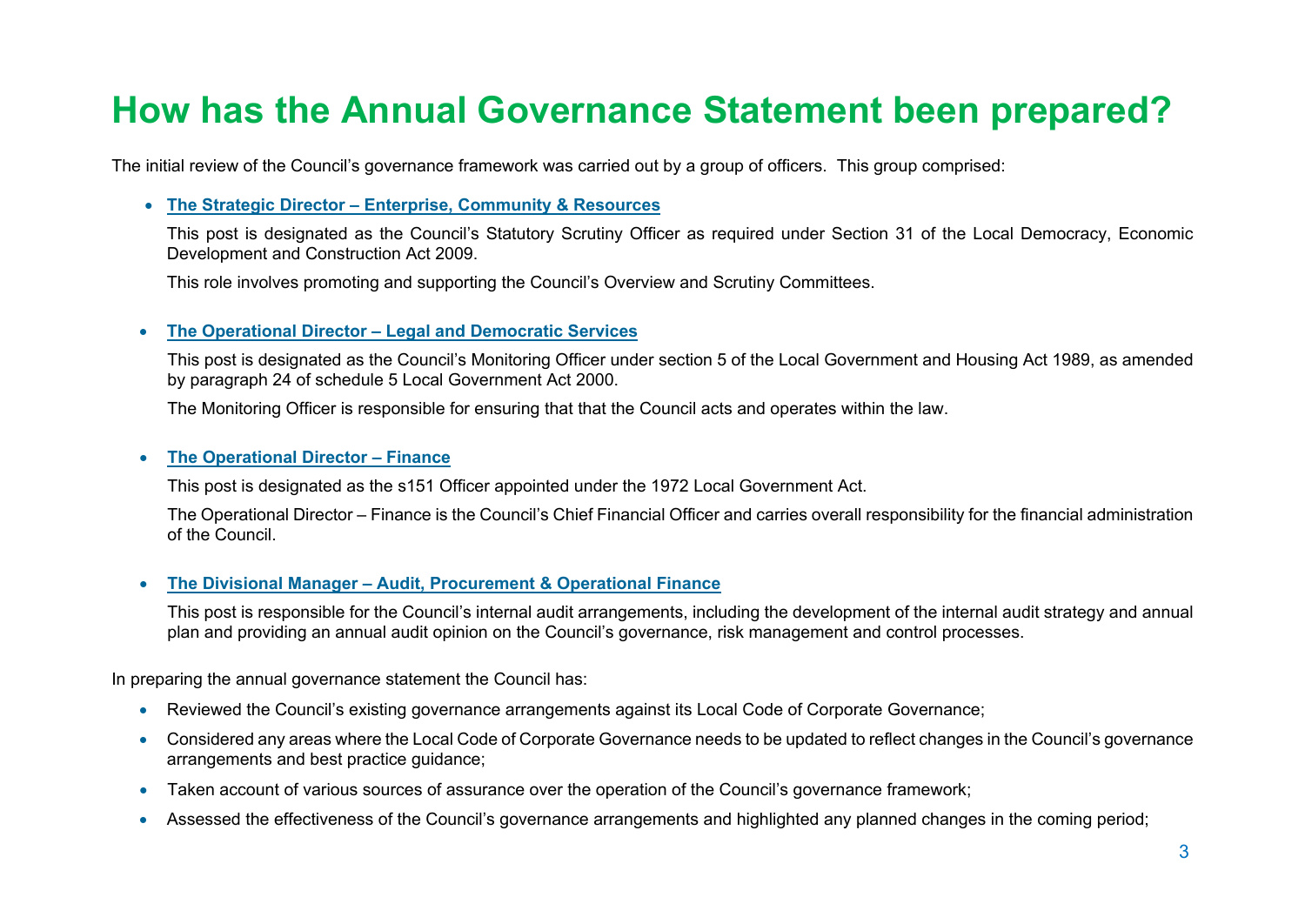Considered the impact of COVID-19 in terms of changes made to the Council's governance arrangements.

Management Team, which is chaired by the Chief Executive, has also reviewed the annual governance statement and considered the significant governance issues facing the Council.

The Audit & Governance Board (formerly the Business Efficiency Board) provides assurance to the Council on the effectiveness of its governance arrangements, risk management framework and internal control environment. As part of this role the Board reviews and approves the annual governance statement.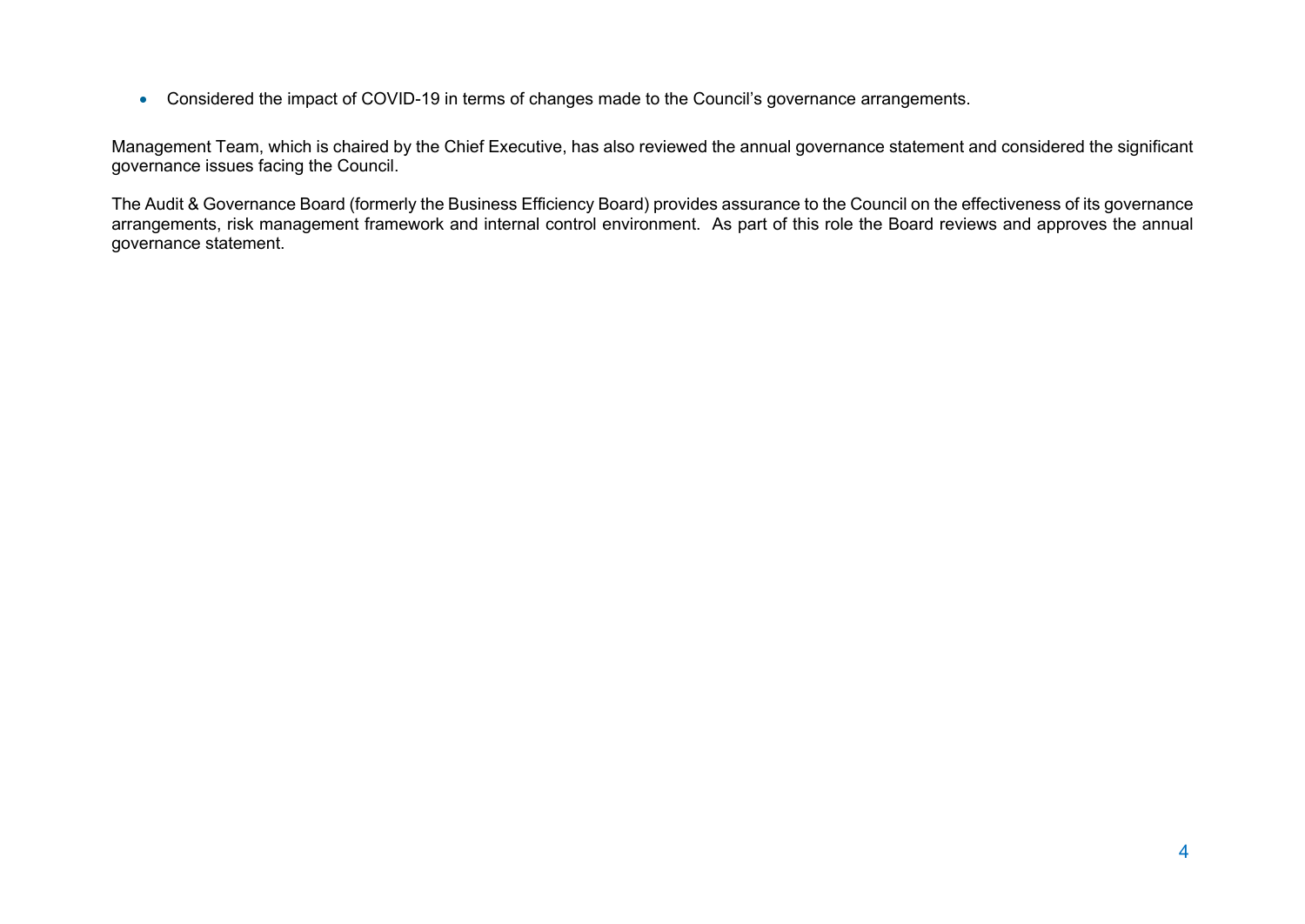### **What are the key elements of the Council's Governance Framework?**

The Council aims to achieve good standards of governance by adhering to the following key principles set out in the best practice guidance 'Delivering Good Governance in Local Government: Framework 2016':

- Behaving with integrity, demonstrating strong commitment to ethical values, and respecting the rule of law;
- Ensuring openness and comprehensive stakeholder engagement;
- Defining outcomes in terms of sustainable economic, social and environmental benefits;
- Determining the interventions necessary to optimise the achievement of the intended outcomes;
- Developing the Council's capacity, including capability of its leadership and the individuals within it;
- Managing risks and performance through robust internal control and strong public financial management;
- Implementing good practices in transparency, reporting, and audit to deliver effective accountability.

The following pages provide a summary of key elements of the Council's governance framework and how they relate to these principles.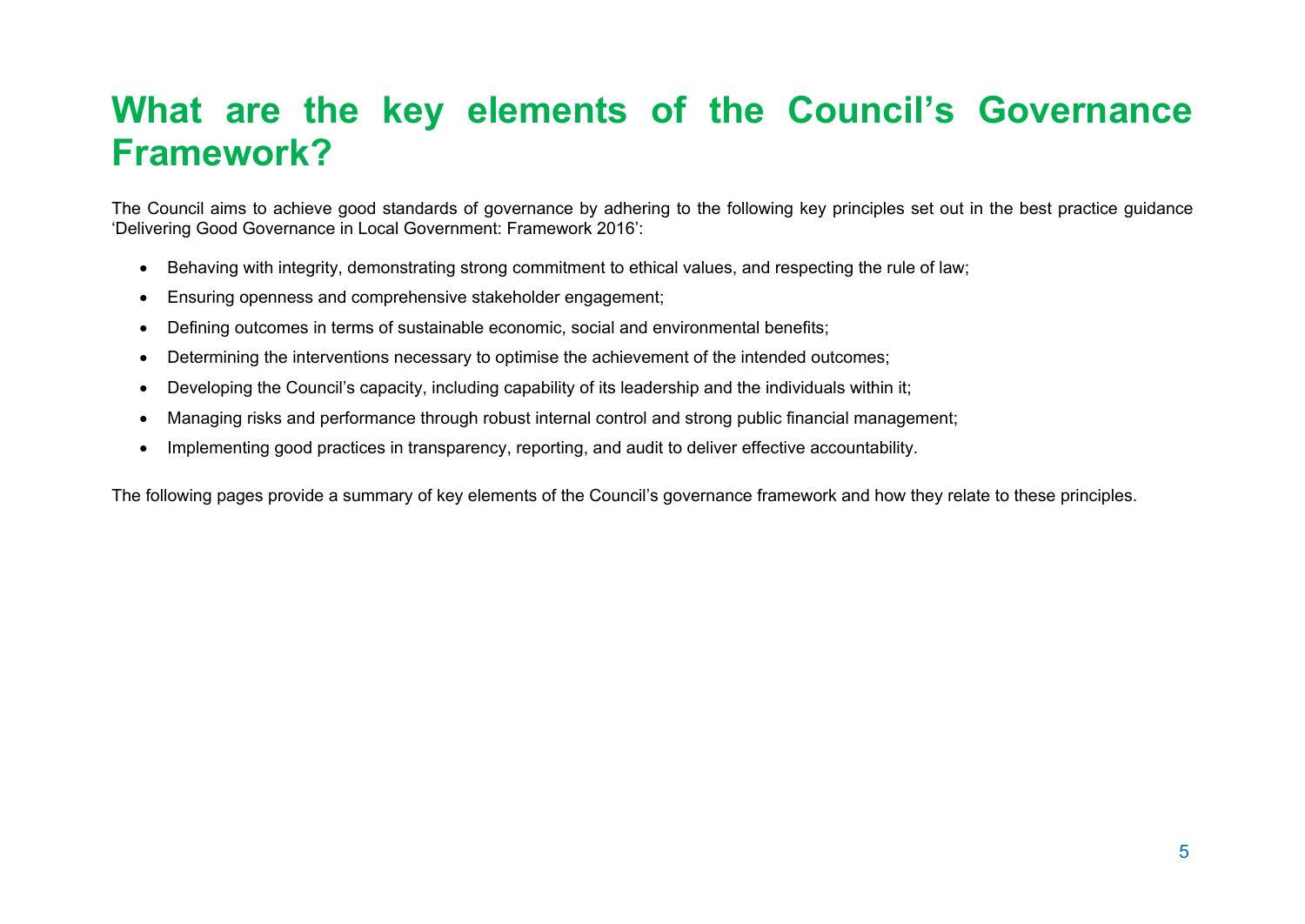**Behaving with integrity, demonstrating strong commitment to ethical values, and respecting the rule of law**

#### **SUPPORTING PRINCIPLES:**

- Behaving with integrity
- Demonstrating strong commitment to ethical values
- Respecting the rule of law

- The Council has a Constitution that sets out how the Council operates, how decisions are made and the procedures that are followed to ensure that these are efficient, proportionate, transparent and accountable. The Constitution was reviewed and updated in May 2020.
- The Council had a Standards Committee with co-opted independent members during the year. The role of the Committee is to promote high standards of member conduct. No matters were brought to the attention of the Monitoring Officer during the year which required formal investigation. The powers & duties of the Standards Committee were transferred to the Audit & Governance Board (formerly the Business Efficiency Board) in May 2021.
- Elected members follow a Code of Conduct to ensure high standards in the way they undertake their duties. The Monitoring Officer provides training to new elected members on the Code of Conduct. Due to the postponement of the elections in May 2020 there were no new elected members during 2020/21.
- Officer behaviour is governed by the Employees' Code of Conduct. All new employees attending the corporate induction process were made aware of the Code. Due to the COVID-19 pandemic the corporate induction was adapted to be delivered via an e-learning module rather than face to face.
- Roles and responsibilities relating to the Council's executive and non-executive functions are defined in the Council's Constitution. During 2020/21 the COVID-19 pandemic gave rise to unforeseen challenges in terms of the Council's decision-making processes and its traditional meeting structure, with elements of normal decision-making processes of the Council being suspended during the early part of the year. Arrangements were however already in place providing the Chief Executive with emergency delegated powers in consultation with the Leader of the Council, Monitoring Officer and s151 Officer as appropriate. In accordance with the Local Government Transparency Code 2015, a formal notification record of officer decisions was maintained to record decisions taken and ensure transparency. The traditional meeting structure of the Council and related decision making processes resumed in July 2020 with meetings taking place remotely as provided for in emergency legislation.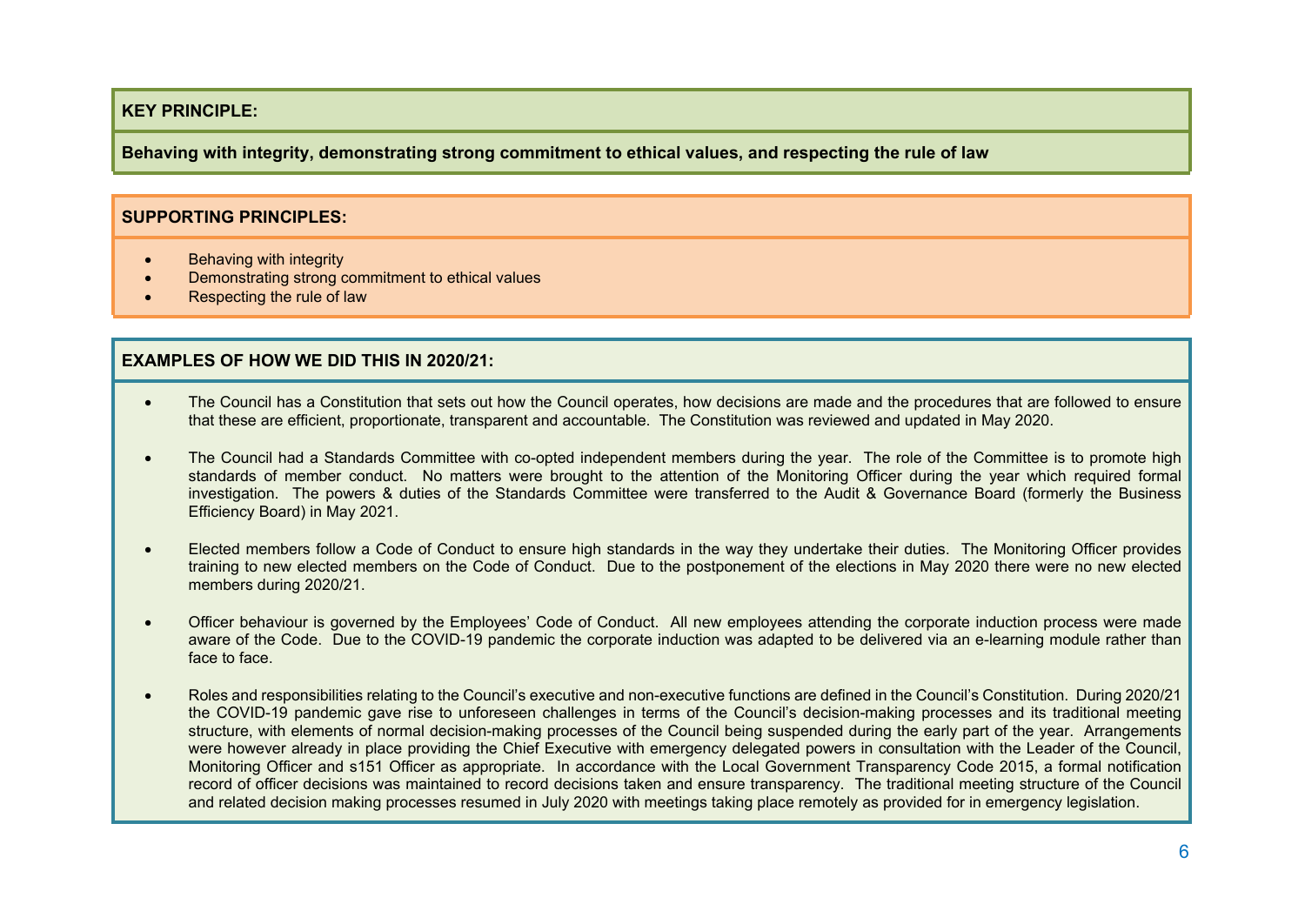- The Council takes fraud, corruption and maladministration seriously and has established a suite of policies and processes which aim to prevent or deal with such occurrences. On 23 September 2020 the Business Efficiency Board received an annual report summarising the operation of the Council's counter fraud and corruption arrangements
- A corporate complaints procedure operated throughout the year to receive and respond to any complaints received. An annual report summarising the complaints received, trends and outcomes is presented each year to the Corporate Policy and Performance Board. The report relating to 2020/21 was presented at its meeting on 2 November 2021.
- Arrangements exist to ensure that members and officers are not influenced by prejudice, bias or conflicts of interest in dealing with different stakeholders. These include:
	- Registers of disclosable pecuniary interests were maintained
	- Registers of gifts and hospitality were maintained
	- Opportunities to declare disclosable pecuniary interests and disclosable other interests were provided at the start of meetings
- The Operational Director Legal and Democratic Services provided legal advice to the Council as the Council's Monitoring Officer. One of the key functions of that role is to ensure the lawfulness and fairness of decision-making.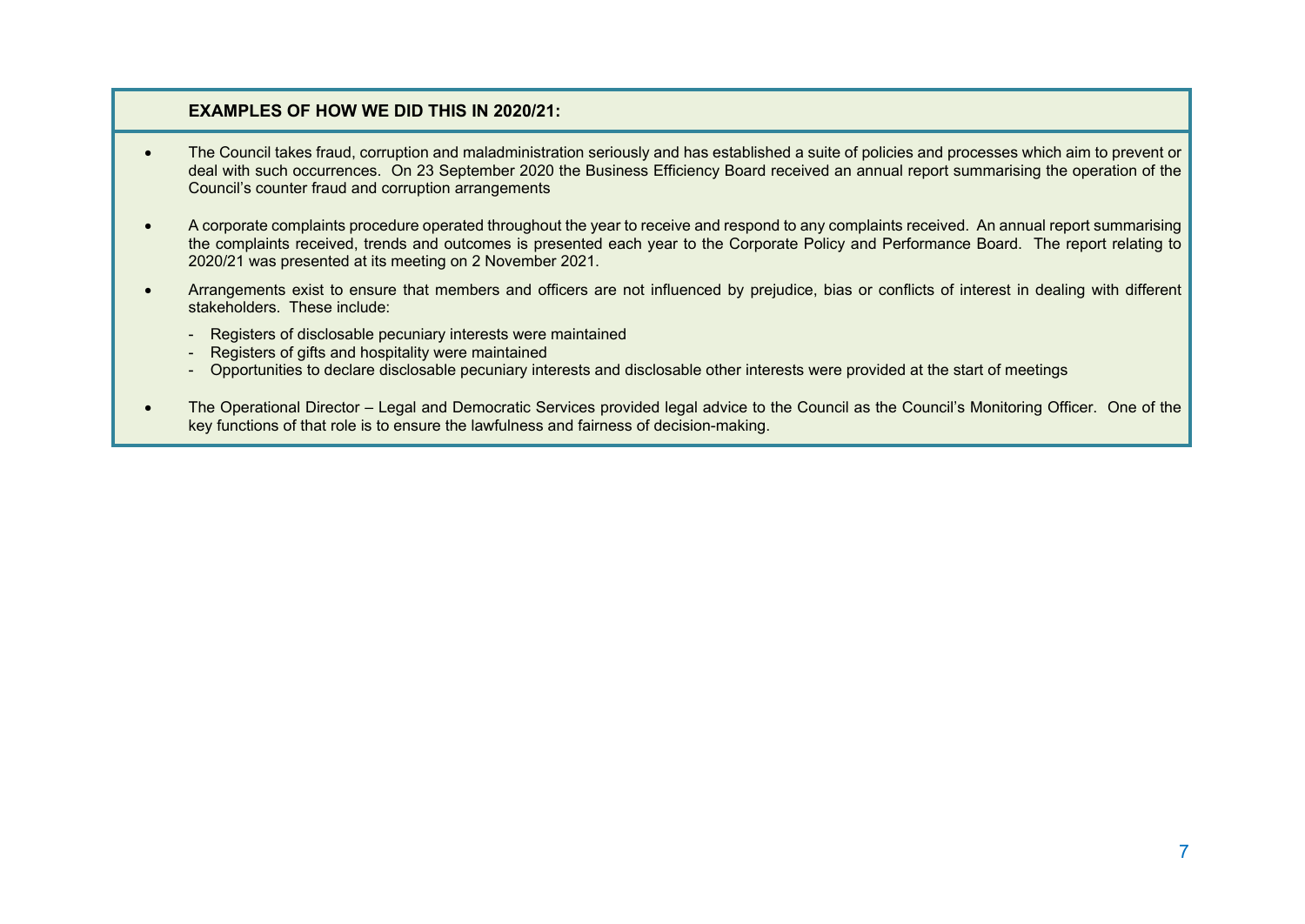#### **Ensuring openness and comprehensive stakeholder engagement**

#### **SUPPORTING PRINCIPLES:**

- Openness
- **Engaging comprehensively with institutional stakeholders**
- Engaging with individual citizens and service users effectively

- Information on the Council's performance, finances and the democratic running of the Council is routinely published on the Council's website. The Council also fully complies with the reporting requirements of the Local Government Transparency Code 2015.
- The Council engages with key partners and institutional stakeholders in various ways. Formal partnerships include the Health and Wellbeing Board, the Safer Halton Partnership, the Halton Children's Trust and the Halton Learning Alliance. An executive director from the Halton Clinical Commissioning Group (CCG) is also a member of the Council's Management Team.
- The Council is part of the Cheshire and Merseyside Health and Care Partnership (C&MHCP), which is working towards formal designation as an Integrated Care System (ICS). An ICS is a partnership that brings together providers and commissioners of NHS services across a geographical area with local authorities and other local partners to collectively plan health and care services to meet the needs of their population. On 25 February 2021, the Council agreed a Memorandum of Understanding, which was developed to capture the required commitment across Cheshire & Merseyside to work together and play an active role in shaping the journey to becoming an ICS.
- The Health and Wellbeing Board provides a key forum for public accountability of the NHS, Adult Social Care, Children's Services, Public Health and other commissioned services relating to the wider determinants of health in Halton. The Board met remotely on three occasions throughout the year (7 October 2020, 20 January 2021 and 24 March 2021) with the scheduled 8 July 2020 meeting being cancelled due to the pandemic.
- During 2020/21 the Council and Halton CCG updated the Joint Working Agreement to cover the period 1 April 2020 to 31 March 2023. The document provides the basis for collaboration and sets out a shared ambition, governance arrangements and funding arrangements in regard to the activities covered by the pooled budget.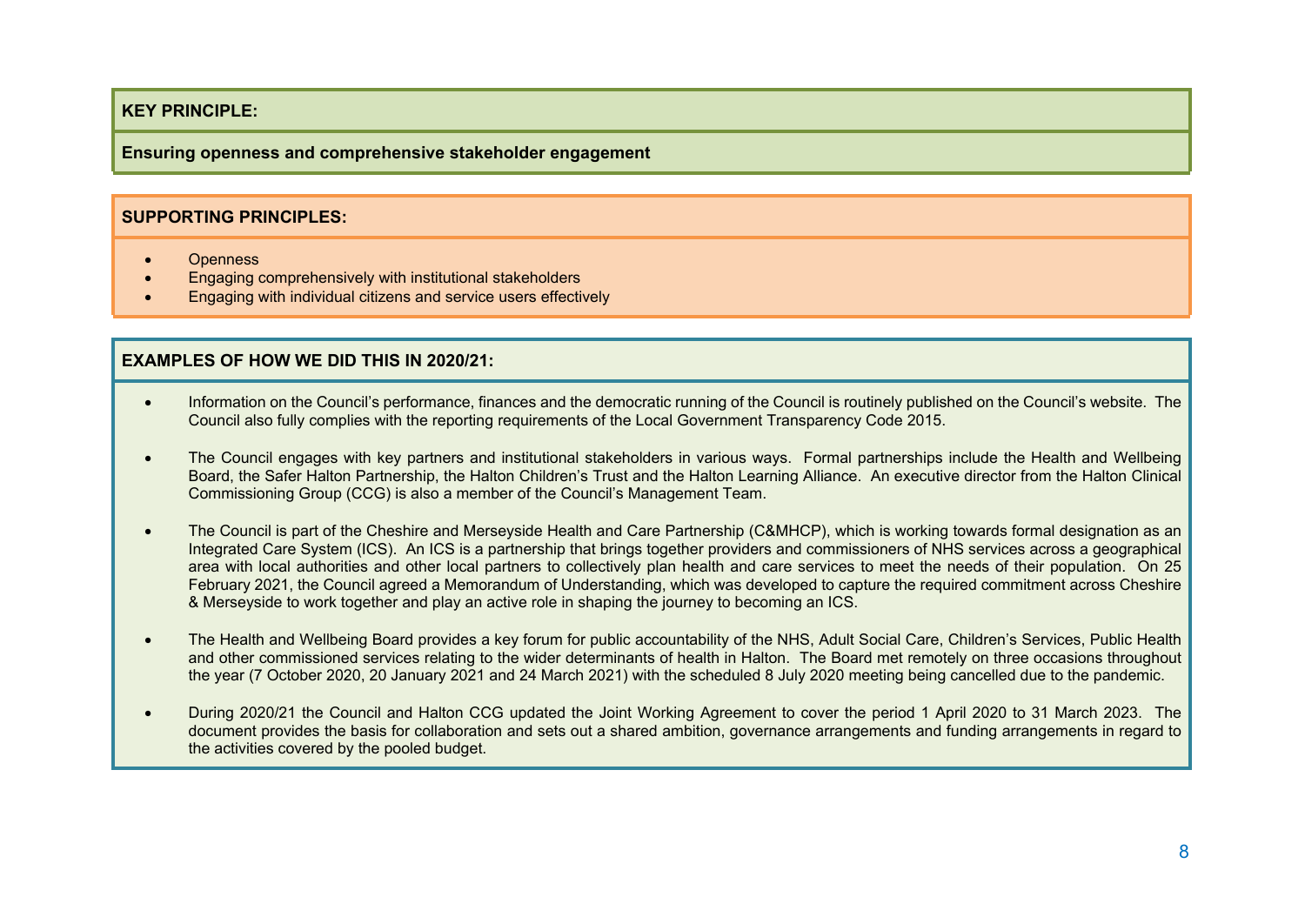- Engagement with citizens and service users is carried out using a variety of methods, including a range of survey techniques and sampling techniques. During 2020/21 the Council consulted on a range of issues, which included:
	- School Travel consultation engaging with parents about school travel during COVID
	- Runcorn Town Deal consultation consulting the public on the proposed funding opportunities within Runcorn
	- Supported Housing consultation consultation with residents/carers about the service they receive
	- Special Educational Needs and Disabilities (SEND) strategy consultation seeking views on the SEND Strategy 2021–2025
- In setting its budget the Council listens to the views of the public and the experience of elected members through their ward work. Individual consultations took place in respect of specific budget proposals and equality impact assessments were completed where necessary.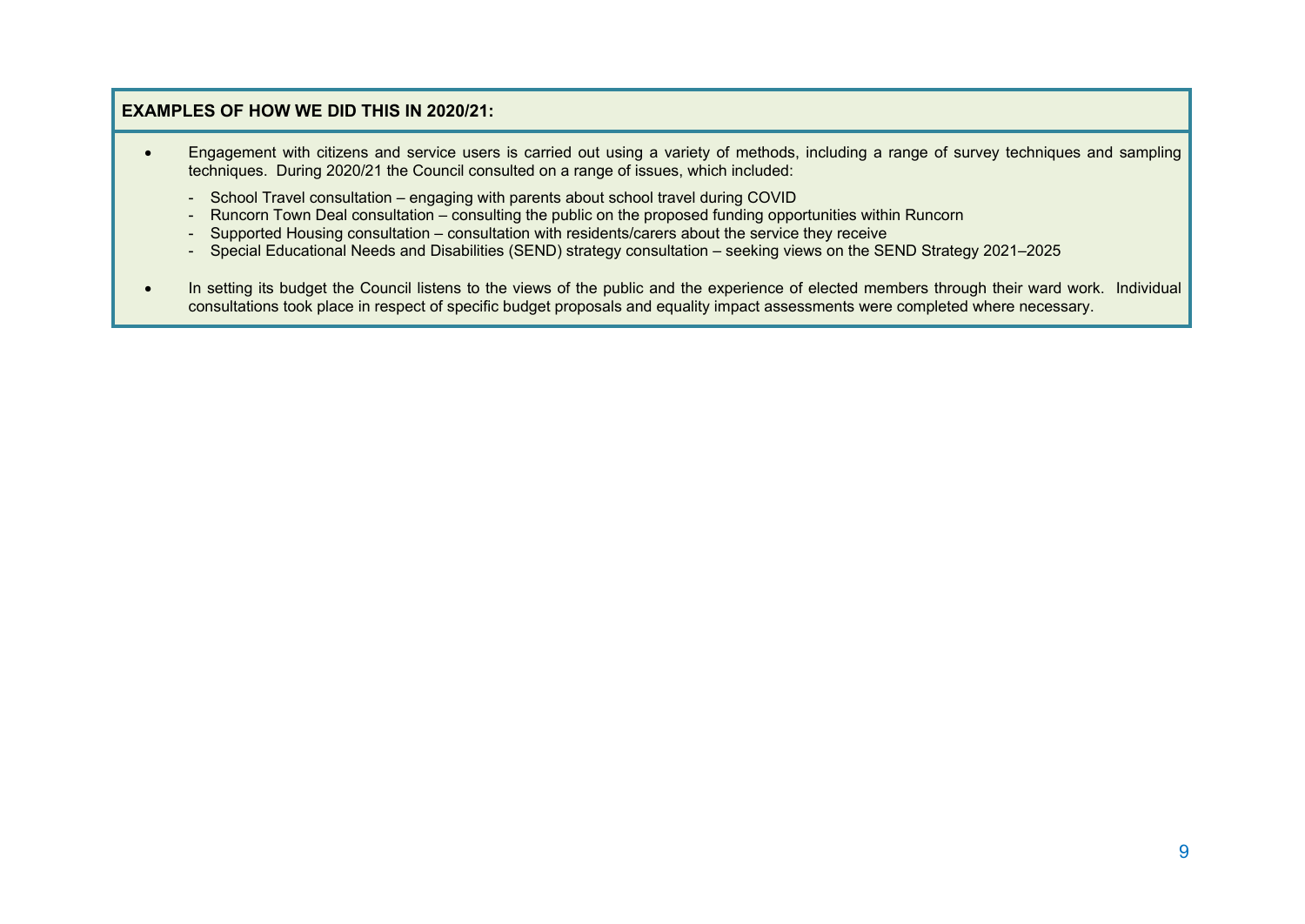**Defining outcomes in terms of sustainable economic, social and environmental benefits**

#### **SUPPORTING PRINCIPLES:**

- Defining outcomes
- Sustainable economic, social and environmental benefits

- The long-term vision for Halton is set out in the Council's Corporate Plan, which defines the Council's priorities and how it hopes to achieve them. It also explains the Council's values and principles.
- The Council's Corporate Planning Framework provides the means by which the Council's activities are developed and monitored. As the Council's priority was responding to the pandemic the normal pattern of quarterly monitoring did not take place but reporting did resume later in the year. These reports recorded progress against key business plan objectives and targets. These were reported to the Council's Management Team, to the Executive Board and to the Policy and Performance Boards. The Policy and Performance Boards met virtually during the year other than the first meeting of the year for each Board being cancelled due to the pandemic.
- Directorate Business Plans for 2020/21 were rolled forward from the previous year in the light of the Council responding to the pandemic. These described key developments and emerging issues relating to each department of the Council. The plans formally set out key objectives, milestones and measures for each business area.
- The Executive Board approved the Council's Medium Term Financial Strategy (MTFS) at its meeting on 19 November 2020. The MTFS represents the "finance guidelines" that form part of the medium term corporate planning process. These guidelines identify the financial constraints which the Council will face in delivering its key objectives, and are an important influence on the development of the Corporate Plan, Service Plans and Strategies.
- The Council routinely publishes information on the Council's vision, strategy, plans, finances and performance on its website. During the pandemic the main focus of communications with the public was about ensuring that appropriate guidance and clear messages were available to members of the public regarding Covid.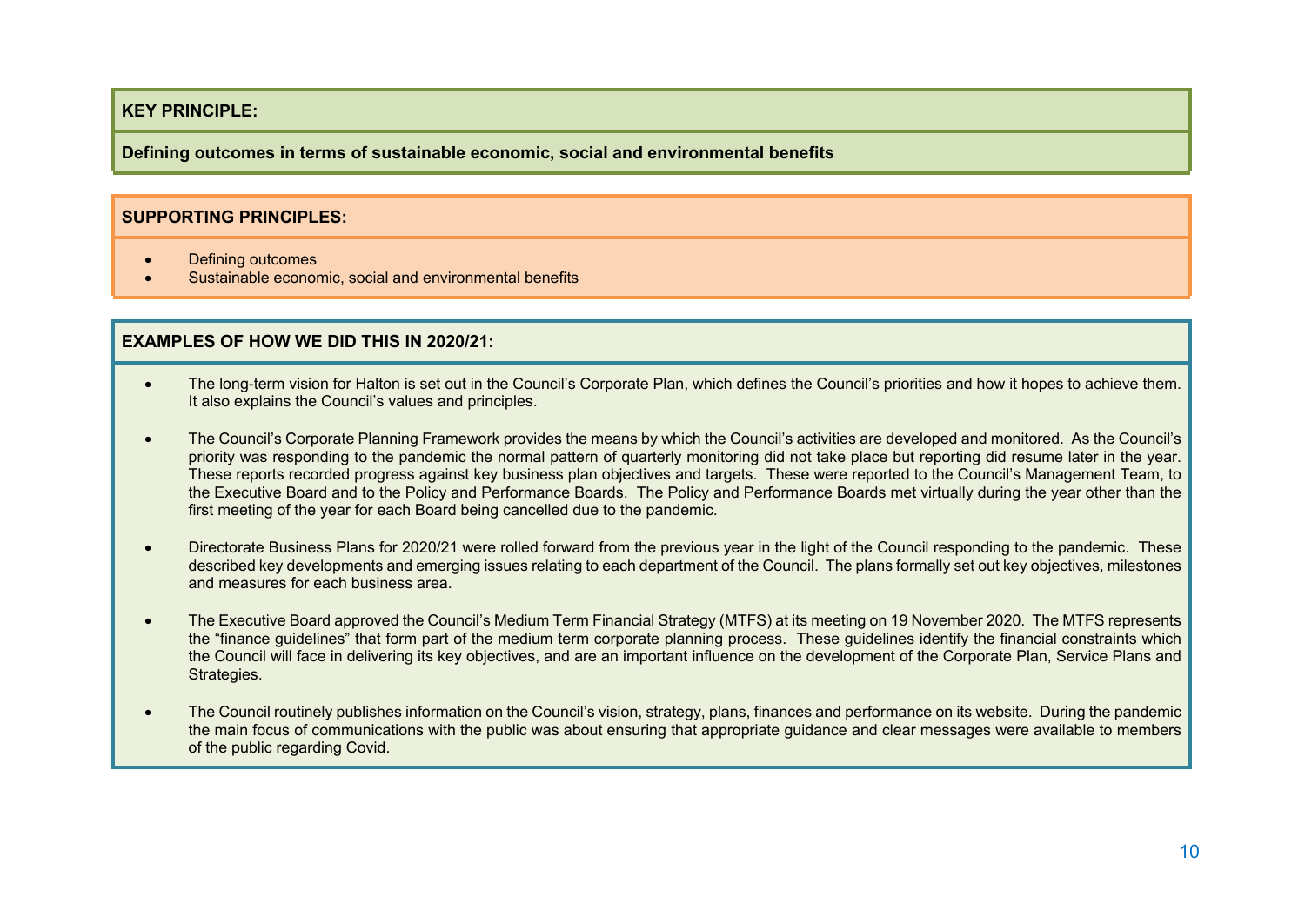**Determining the interventions necessary to optimise the achievement of the intended outcomes**

#### **SUPPORTING PRINCIPLES:**

- Determining interventions
- Planning interventions
- Optimising achievement of intended outcomes economic, social and environmental benefits

- The Council's Corporate Planning Framework in operation during the year provided the means by which the Council's activities were developed and monitored.
- There is a well-established overview and scrutiny framework with six Policy and Performance Boards (PPBs) aligned to the Council's six corporate plan priorities. During the year they held the Executive to account, scrutinised performance and developed policy proposals for consideration by the Executive.
- Performance monitoring reports were produced throughout the year recording progress against key business plan objectives and targets. These reports were presented to the Council's Management Team, to the Executive Board and to the Policy and Performance Boards.
- The Council operates a corporate complaints procedure and specific complaints procedures for Adult Social Care, Children's Social Care, schools and complaints relating to elected members. These procedures allow the Council to identify areas where things may have gone wrong and to put them right and prevent them from happening again.
- The Council aims to ensure that the purchase or commissioning of goods, services or works required to deliver services is acquired under Best Value terms. The Council's procurement activity is undertaken in line with the Council's Procurement Strategy and within clearly defined rules set out in Procurement Standing Orders. Where emergency procurement activity took place in response to COVID-19 a detailed record of decisions and actions was maintained. This will allow the Council to justify its actions if necessary in the event of a legal challenge. The records set out the reason for the decision, alternative options considered and rejected, background documents and any consultation undertaken. All such emergency decisions were reported retrospectively to the Executive Board and published on the Council's website.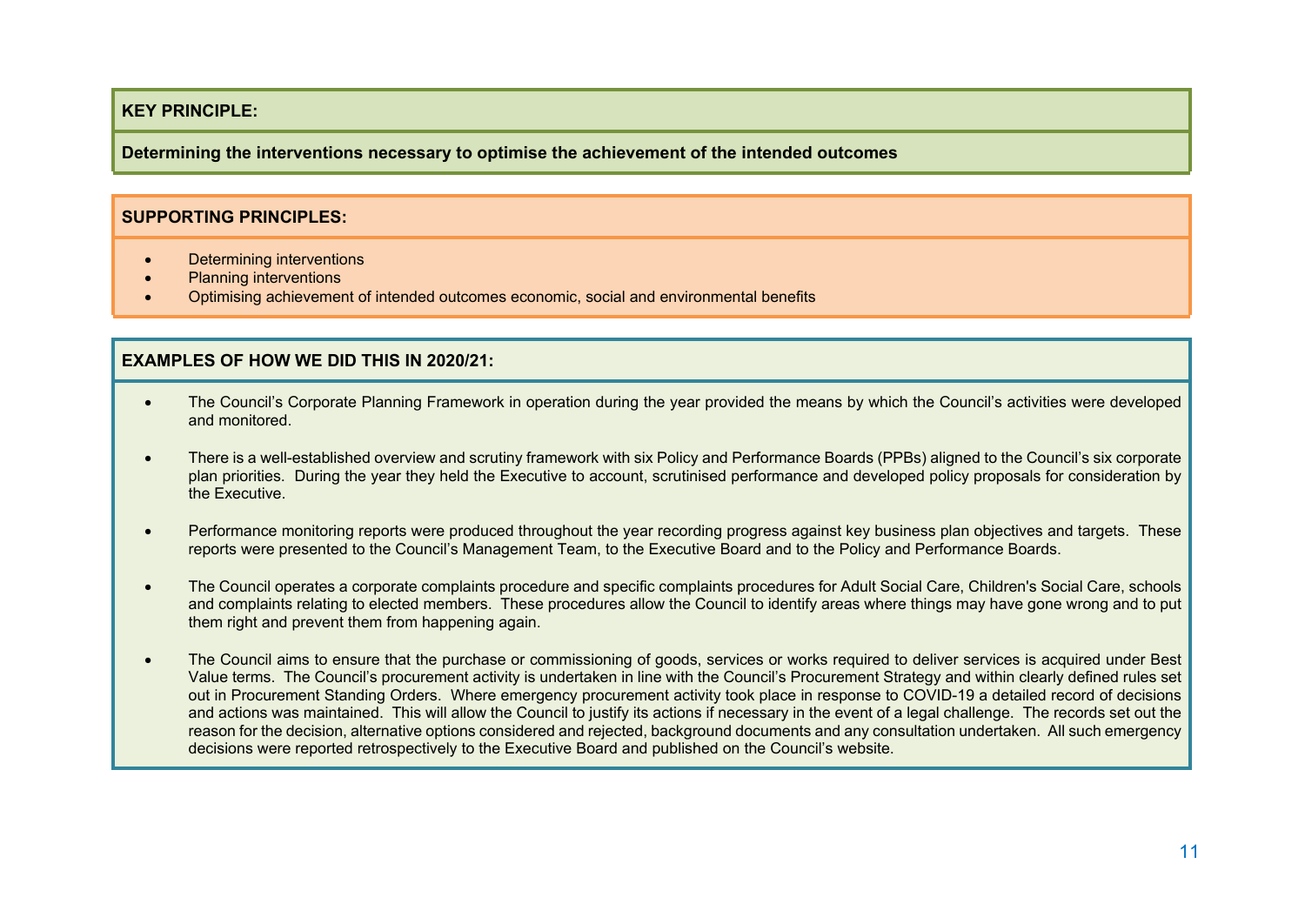The Council's internal audit team carried out a comprehensive programme of audits during the year reviewing both front line and support services. Changes to the planned programme of work were however made in order to respond to the changed risk landscape resulting from the COVID-19 pandemic. The implementation of recommendations arising from this work assisted the Council in identifying and managing risks that may impact on the achievement of intended outcomes.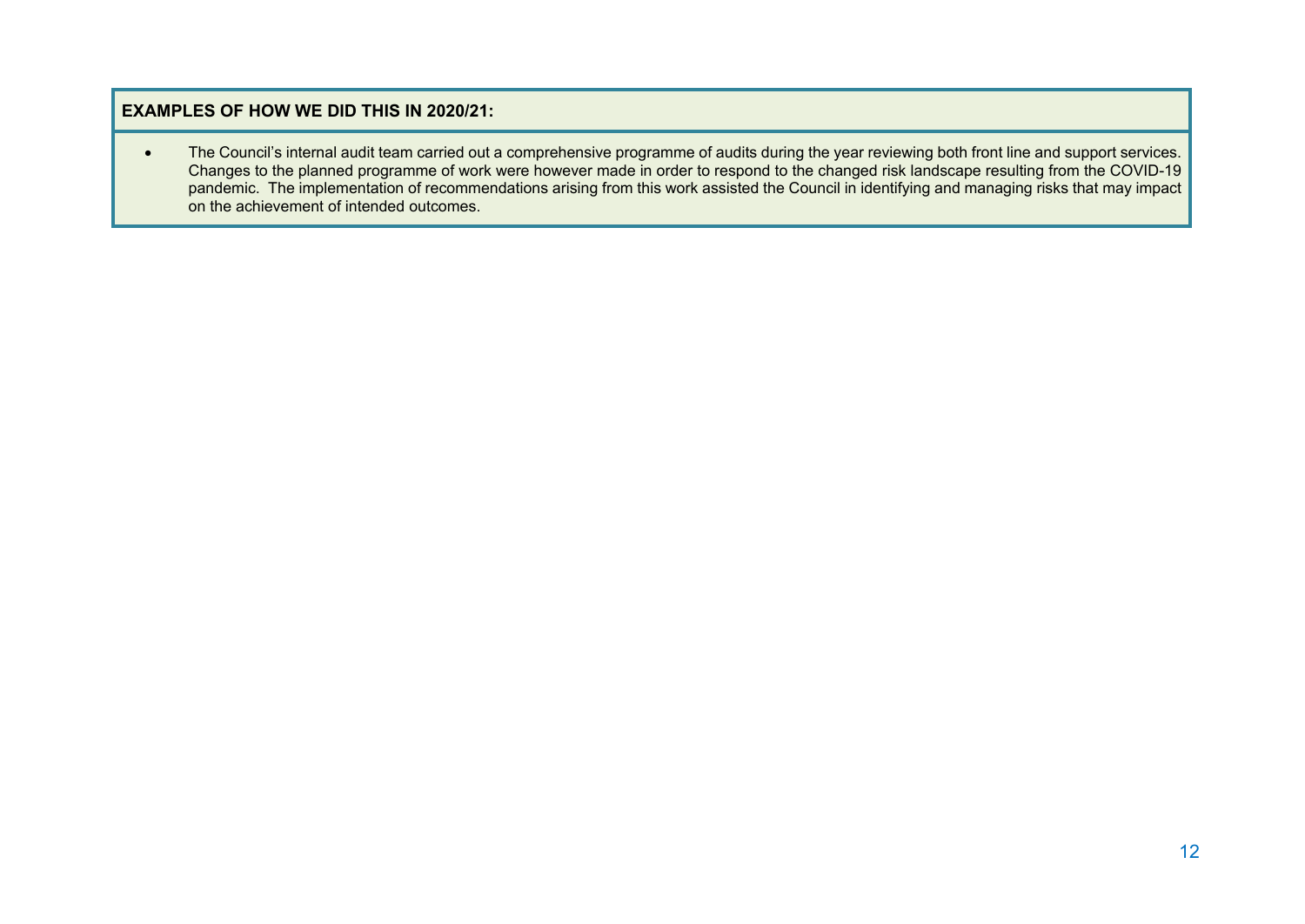**Developing the Council's capacity, including capability of its leadership and the individuals within it**

#### **SUPPORTING PRINCIPLES:**

- Developing capacity
- Developing leadership
- Developing the capability of individuals

- The Council retained the NW Charter for Elected Member Development Exemplar Level status. Elected members were also provided with the opportunity for an annual review to identify their development requirements, which are set out in a Member Action Plan.
- Members of the Business Efficiency Board received regular training throughout the year to assist them in their role as the Council's Audit **Committee.**
- The Council's Organisational Development Strategy was updated during the year to cover the period 2020–2023. It focuses on seven key development categories and associated behavioural statements linked to each category. The behavioural statements demonstrate the attitudes and approaches to be taken whilst at work. They state how we do things, how we treat each other, what we say and how we say it and how we expect to be treated. The behaviour statements will support the Council to celebrate our achievements, communicate our achievements, talk about our aspirations and express how we would like to develop.
- The Council operates ongoing processes to identify the personal development needs of employees. The information gained from these processes is used to inform the design of the corporate training programme and to source specialised professional training.
- The Council's Organisational Development Team offers continuous leadership development through its accreditation with ILM (City & Guilds). Specific qualifications have been delivered during 2020/21, however the numbers were reduced due to the pandemic. ILM Level 5 Leadership & Management was delivered virtually and a number of virtual modular sessions have been delivered that included:
	- Behavioural Science and How it Can Support Remote Working
	- Ensuring High Performance Remotely
	- Conflict Resolution in a Remote Working Environment
	- Remote Change Management during COVID 19 Pandemic
	- Stress Management Whilst Working Remotely During COVID 19 Pandemic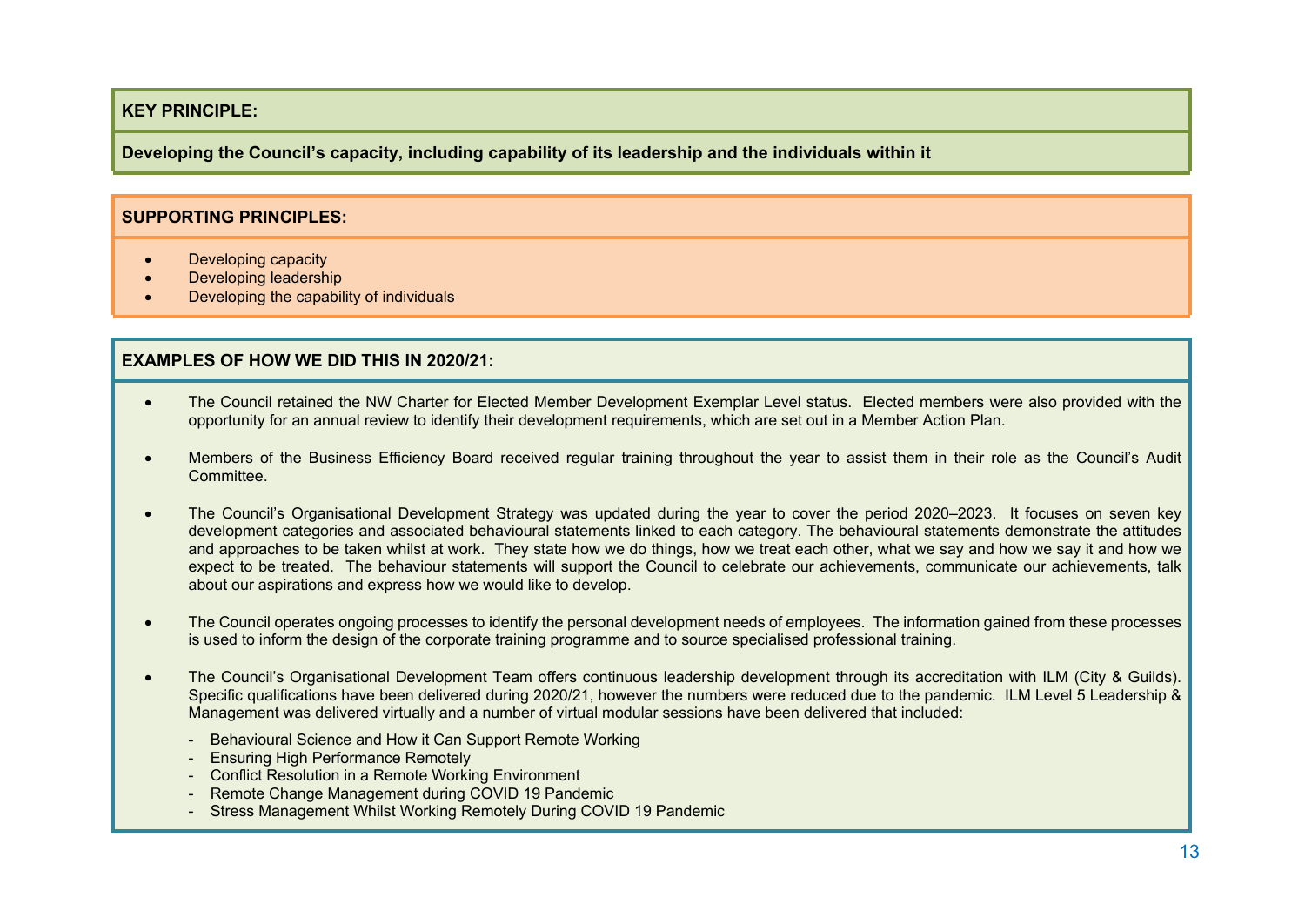- The Council has developed a Leadership and Management Framework to ensure continuous development of the senior leadership team and wider management. Implementation of the framework was delayed as a result of the pandemic but it was launched across the Council in May 2021 with 30 managers starting and an additional 39 due to start in September 2021.
- The Council continued to offer its employees the opportunity to apply for funding to support their academic development that is linked to the Council's priorities thereby increasing individual capacity and supporting succession planning. During 2020/21, the Council supported 12 employees to gain a variety of academic qualifications, such as Masters Degrees, BA Degrees and Diplomas.
- The Council is maximising the Apprenticeship Levy by supporting 10 MBA Degrees and 10 MSc Degrees in Leadership & Management to employees that will support leadership succession planning as identified in the Organisational Development Strategy.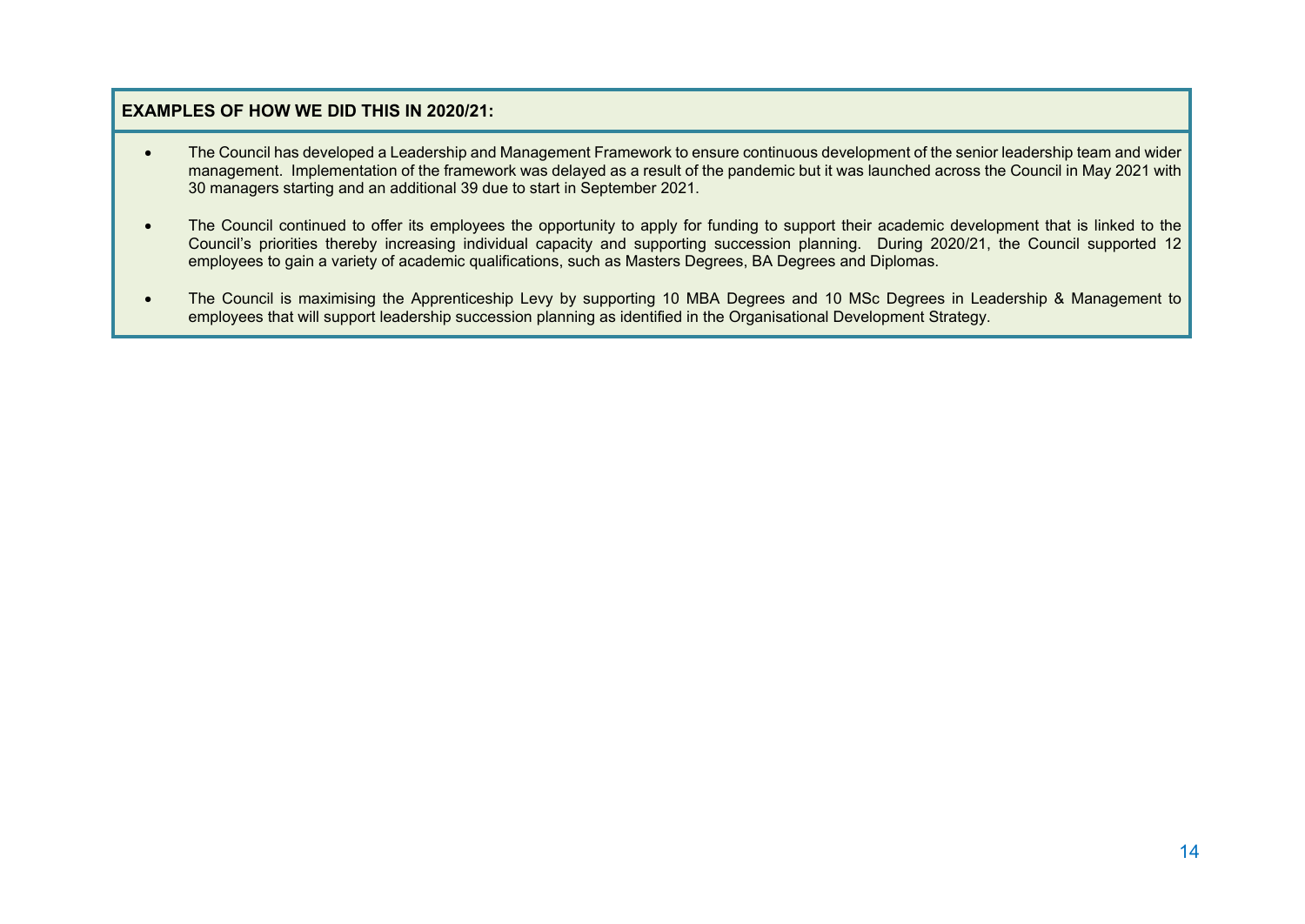**Managing risks and performance through robust internal control and strong public financial management**

#### **SUPPORTING PRINCIPLES:**

- Managing risk
- Managing performance
- Robust Internal Control
- Managing data
- Strong Public Financial Management

- The Council provides decision-makers with full and timely access to relevant information. The executive report template requires information to be provided explaining the policy, financial and risk implications of decisions, as well as implications for each of the corporate priorities and any equality and diversity implications.
- The Council has a well-established Audit Committee (the Business Efficiency Board), which met regularly during 2020/21. The Board has clearly defined responsibilities and provides oversight and challenge in regard to the Council's governance, risk management, audit, procurement and counter fraud and corruption arrangements.
- The Council has embedded risk management arrangements. Directorate and corporate risk registers outline the key risks faced by the Council, including their impact and likelihood, along with the relevant mitigating controls and actions. The annual review and update of the Corporate Risk Register was approved by the Business Efficiency Board on 21 July 2020. The Council's risk management processes are also used to inform the work of internal audit.
- The Council has a Head of Internal Audit and a continuous internal audit service, which has been externally assessed as conforming to the Public Sector Internal Audit Standards. Internal audit plays a key role in reviewing and improving the effectiveness of the Council's risk management, governance and control arrangements. The pandemic impacted the nature of internal audit work undertaken during the year and changes were made to planned work in order to respond to new risks resulting from COVID-19.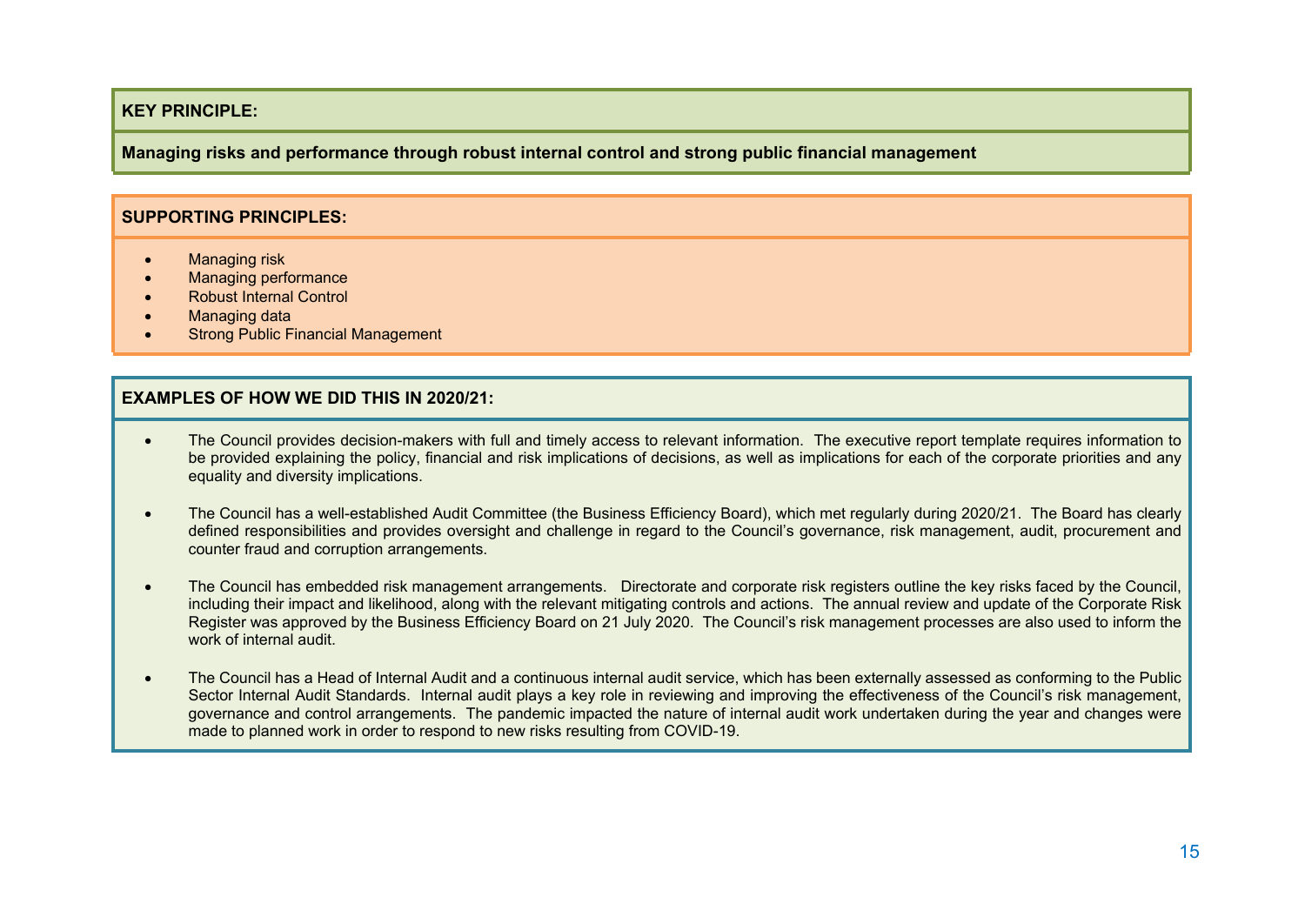- The Head of Internal Audit provides an annual opinion on the Council's risk management, control and governance processes. The annual opinion is based upon the internal audit work completed during the year. The opinion covering 2020/21 was presented to the Audit & Governance Board on 7 July 2021 and concluded that the Council's risk management, control and governance processes that were in place during 2020/21 were considered to be adequate and to have operated effectively during the year.
- The Council's spending during 2020/21 was dominated by the additional pressures resulting from the COVID-19 pandemic. Additional costs and income losses relating to COVID-19 totalled approximately £25m, which was funded by a combination of general and specific Government grants. Processes were put in place to ensure this funding was properly managed, utilised for the correct purposes, separately accounted for and correctly reported upon. The position was monitored throughout the year through reports to Management Team, the relevant Policy and Performance Boards and Executive Board. Effective action was taken to control spending as far as possible and mitigate overspends. As a result, total outturn spending for 2020/21 was below the Council's revenue budget for the first time in a number of years. However, this is a one-off situation due to the Council's focus being upon dealing with the COVID-19 pandemic. Many of the previous cost pressures were exacerbated by the pandemic and have therefore been funded by COVID-19 grants, which has taken pressure off the core revenue budget. Across all services spending has been tightly managed; there have been cost reductions where services have been unable to operate or have operated differently, and savings have been achieved from some of the different working arrangements introduced in response to the pandemic. Despite significant funding reductions and increasing demand for services the Council managed to set a balanced budget for 2021/22 via a robust process led by the Members' Budget Working Group.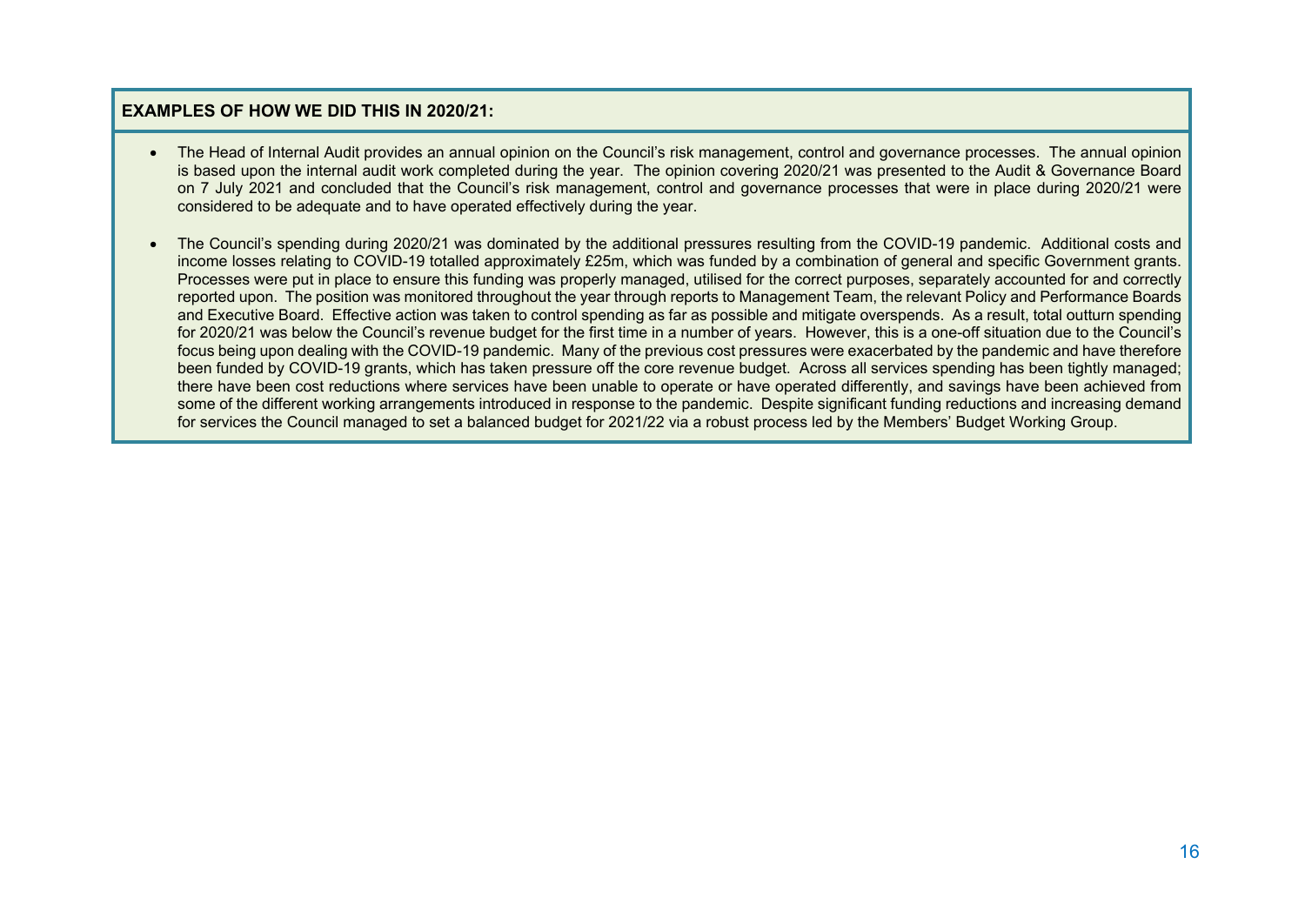**Implementing good practices in transparency, reporting, and audit to deliver effective accountability**

#### **SUPPORTING PRINCIPLES:**

- Implementing good practice in transparency
- Implementing good practice in reporting
- Assurance and effective accountability

- The Council fully complies with the Local Government Transparency Code 2015 and publishes a wide range of information on its website. This includes details of meetings, minutes and agendas, policies and plans, the Council Constitution, the Statement of Accounts, details of members' allowances and expenses (including the outcome of the independent triennial review of the Members' Allowance Scheme which took place during the year), details of senior staff pay, contract awards, and details of land and building assets.
- The Council operates clear and effective processes for dealing with Freedom of Information (FOI) requests and Subject Access Requests (SAR).
- All Council meetings are open and can be attended by members of the public with the exception of those where confidential or personal matters may be disclosed. Due to the pandemic, meetings were held remotely during 2020/21 with arrangements being made so that members of the public could attend virtually.
- On 24 March 2021, the Council received an unqualified external audit opinion on the 2019/20 financial statements.
- The Council's external auditor provides an annual assessment on how well the Council is managing and using its resources to deliver value for money and better and sustainable outcomes for local people. In the Audit Opinion report, the Council's external auditor concluded that they were satisfied that the Council had put in place proper arrangements for securing economy, efficiency and effectiveness in its use of resources for the year ended 31 March 2020.
- The Council has established various ongoing arrangements that provide effective assurance. These include the work of internal audit, the Council's risk and performance management arrangements, the work of the Information Governance Group, the work of the Policy and Performance Boards and the work of the Standards Committee.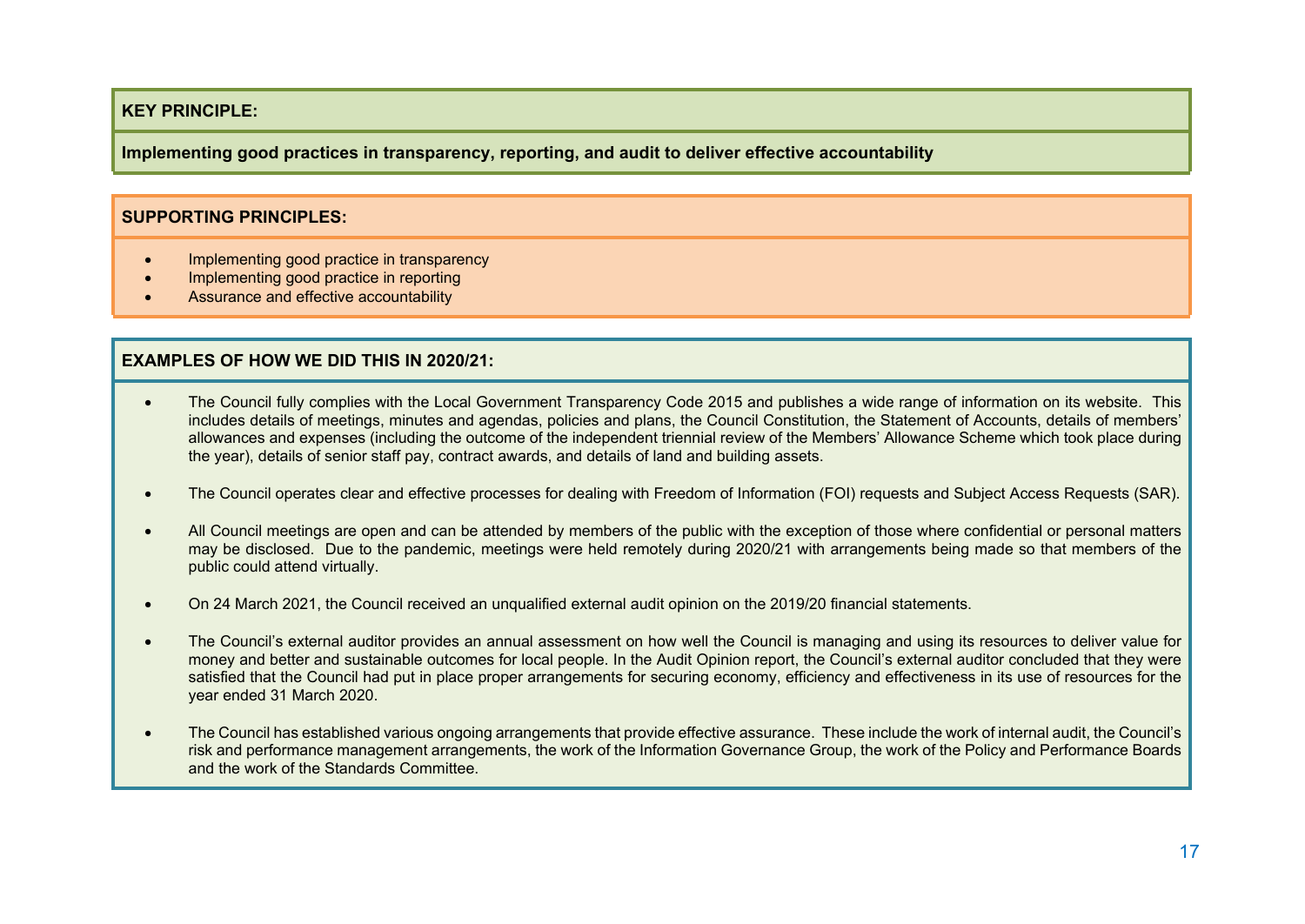The Council operates a whistleblowing procedure and has well-publicised arrangements for employees and the wider community to raise any concerns relating to fraud, misconduct or other issues. One whistleblowing complaint was received during the year and 87 referrals were received from members of the public. All whistleblowing complaints and referrals received are assessed and investigations undertaken where sufficient information is provided.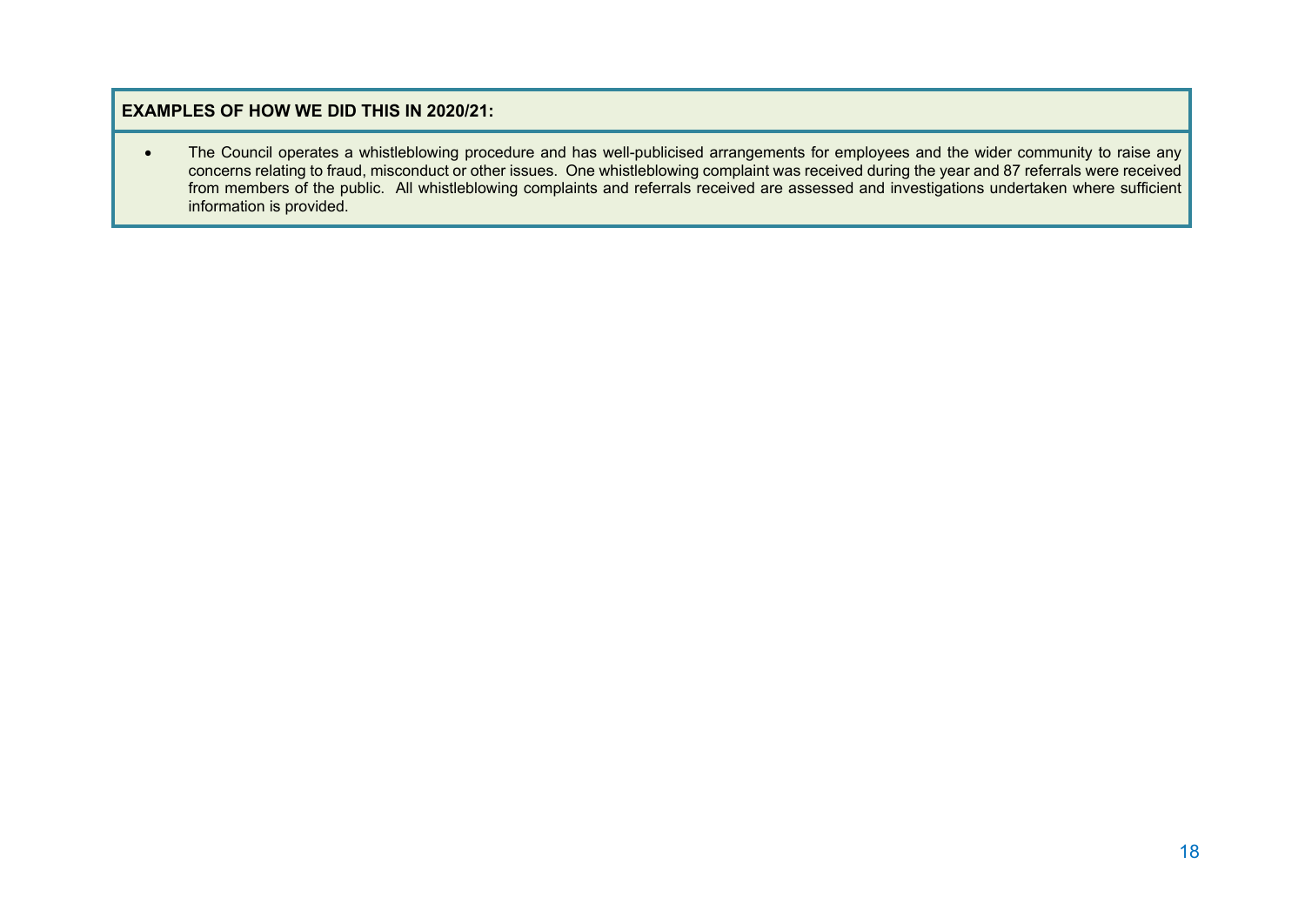## **What are the roles of those responsible for developing and maintaining the Governance Framework?**

| <b>Council</b>                         | Approves the Corporate Plan<br><b>Approves the Constitution</b><br>Approves the policy and budgetary framework                                                                                                                                                                                     |
|----------------------------------------|----------------------------------------------------------------------------------------------------------------------------------------------------------------------------------------------------------------------------------------------------------------------------------------------------|
| <b>Executive Board</b>                 | The main decision-making body of the Council<br>Comprises ten members who have responsibility for particular portfolios                                                                                                                                                                            |
| <b>Audit and Governance Board</b>      | Designated as the Council's Audit Committee (formerly the Business Efficiency Board)<br>Provides assurance to the Council on the effectiveness of its governance arrangements, risk management<br>framework, procurement strategy and internal control environment.                                |
| <b>Standards Committee</b>             | Promotes high standards of member conduct<br>Assists members and co-opted members to observe the Council's Member Code of Conduct                                                                                                                                                                  |
| <b>Policy &amp; Performance Boards</b> | There are six Policy & Performance Boards aligned to the Council's six Corporate Plan priorities<br>They hold the Executive to account, scrutinise performance and develop policy proposals for consideration by the<br>Executive                                                                  |
| <b>Management Team</b>                 | Implements the policy and budgetary framework set by the Council and provides advice to the Executive Board and<br>the Council on the development of future policy and budgetary issues<br>A wider management group has been meeting since March to manage the Council's response to the Covid-19. |
| <b>Internal Audit</b>                  | Provides assurance over the Council's governance, risk management and control framework<br>Delivers an annual programme of audits<br>Makes recommendations for improvements in the management of risk and value for money                                                                          |
| <b>Managers</b>                        | Responsible for maintaining and developing the Council's governance and control framework<br>Contribute to the effective corporate management and governance of the Council                                                                                                                        |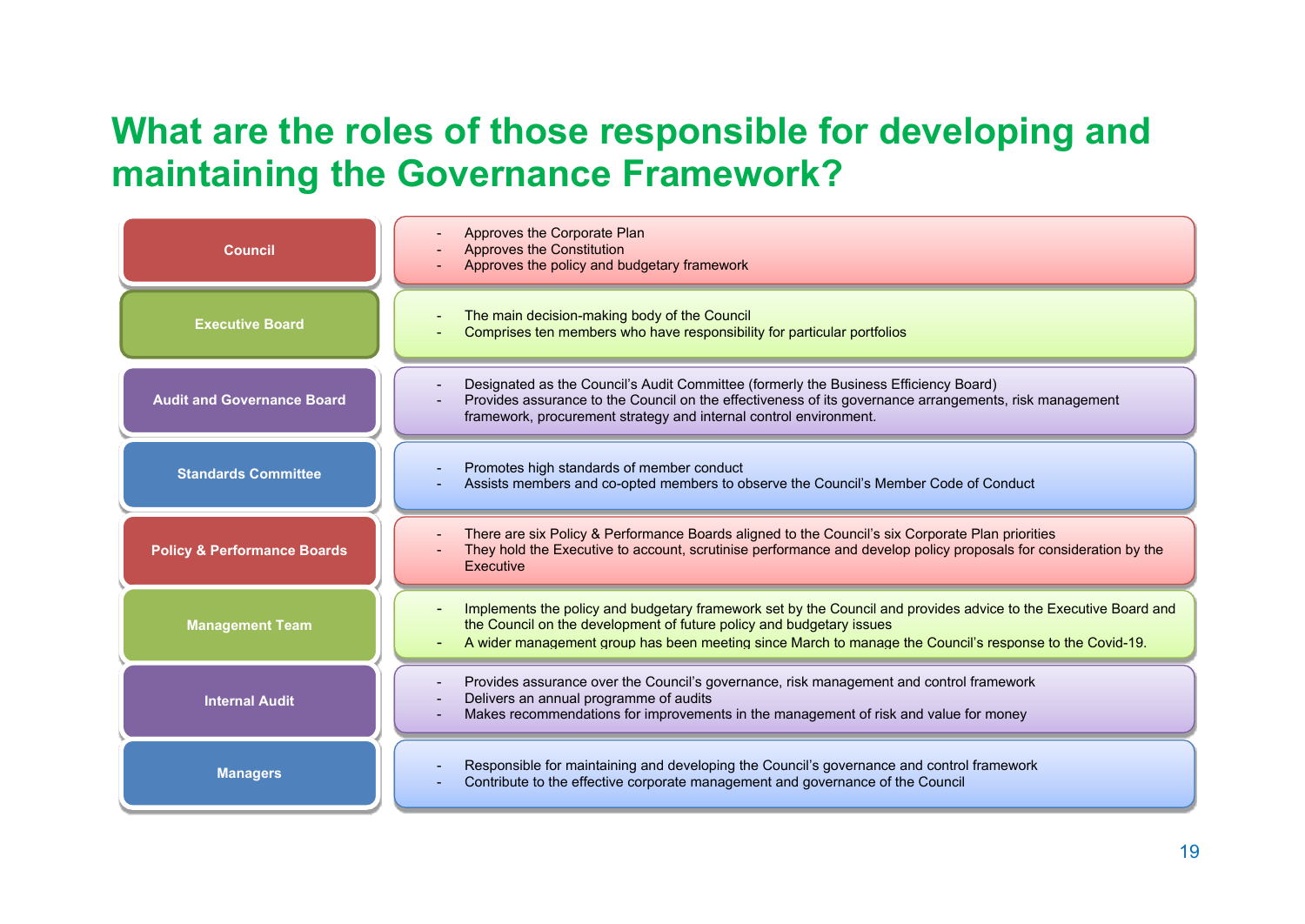### **How does the Council monitor and evaluate the effectiveness of its governance arrangements?**

The Council annually reviews the effectiveness of its governance framework including the system of internal control. The key sources of assurance that inform this review are outlined below:

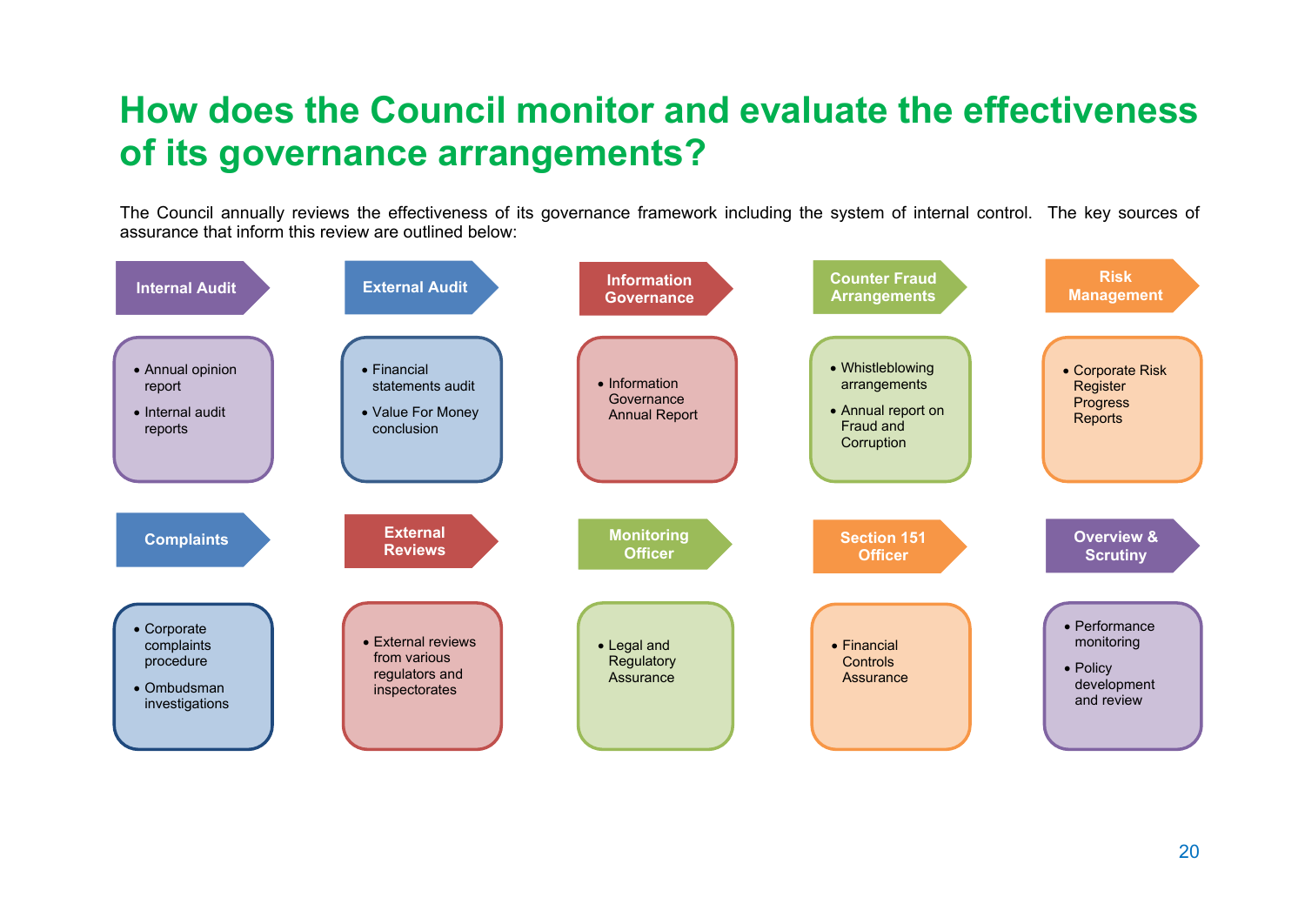### **How has the Council addressed the governance issues from the 2019/20 Annual Governance Statement?**

The 2019/20 annual governance statement contained six key governance issues. Details of these issues and how they were addressed are provided below:

#### **Funding**

The Council continues to face significant funding reductions whilst demand for Council services, particularly within Social Care is rising and there are income shortfalls across many service areas. The COVID-19 pandemic has exacerbated the situation, along with huge uncertainty regarding the Government's plans for the future funding of local government.

This makes financial planning extremely difficult at the current time. However, the Medium Term Financial Strategy forecasts that the Council may need to identify £13m of budget savings in order to set a balanced budget for 2021/22. In light of these financial pressures, a key challenge for the Council is to maintain sufficient service capacity and robust governance arrangements in order to continue to deliver its corporate objectives and strategic priorities for 2021/22 and beyond.

#### **Issue: What we did:**

Spending during 2020/21 was closely monitored and reported upon, especially in respect of that related to the COVID-19 pandemic. The Council's robust governance arrangements were essential in this respect and contributed to the outturn underspend against the revenue budget.

The Member's Budget Working Group met regularly during 2020/21 to consider budget saving proposals in the context of the Council's corporate objectives and strategic priorities. Fundamental to the Budget Working Group's assessment was a desire to protect the Borough's most vulnerable residents and the services provided to them.

Despite significant funding constraints and increasing demand for services, resulting in the need to make budget savings, the Council was able to set a balanced budget for 2021/22.

It has become increasingly difficult to find efficiency or cost savings and as a result a number of one-off savings were required to set a balanced budget. These will increase the forecast budget gap for 2022/23 to over £15m.

**Issue: What we did:**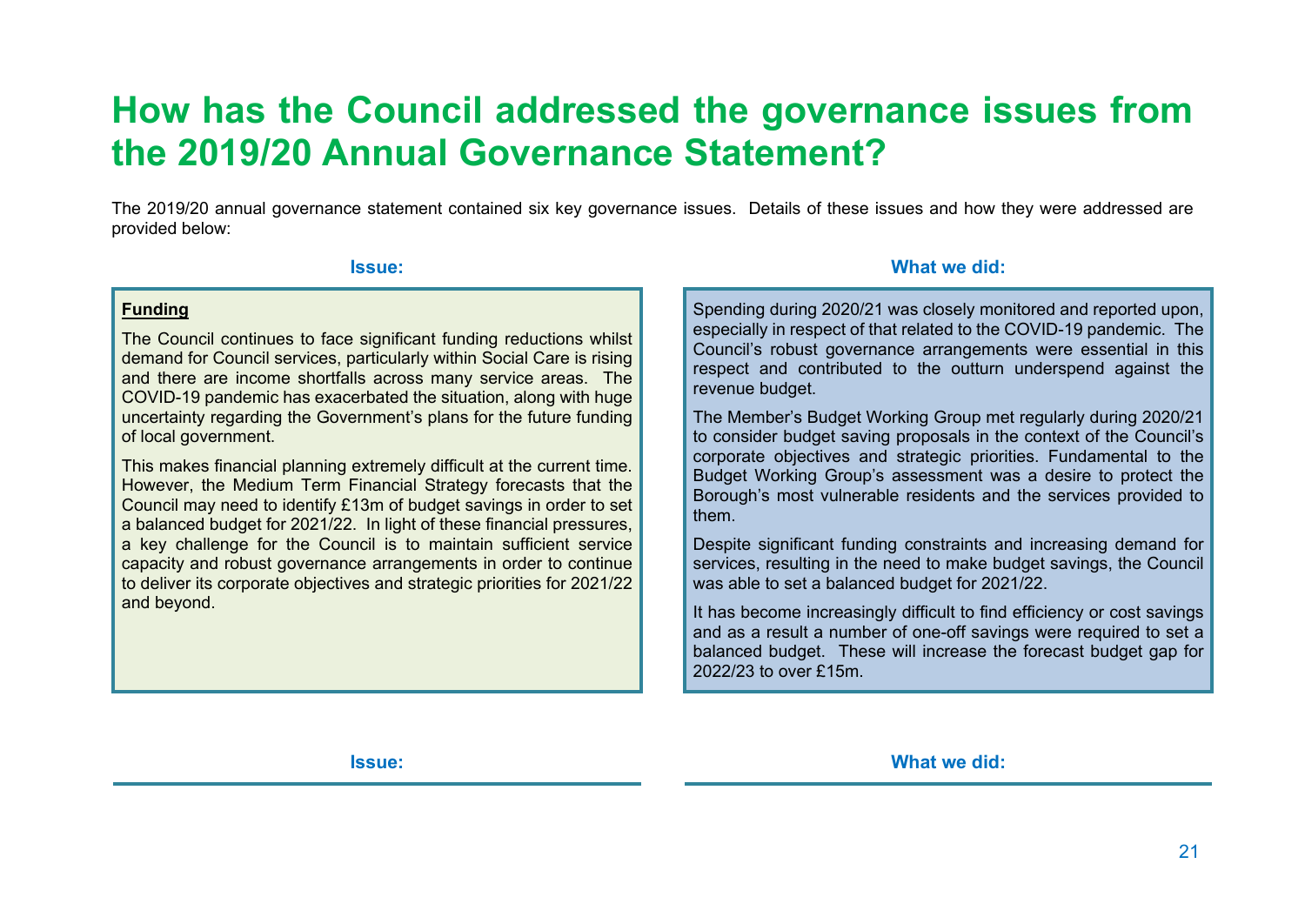#### **Decision making**

The COVID-19 pandemic gave rise to unforeseen challenges in terms of the Council's decision-making processes and its traditional meeting structure, with elements of normal decision-making processes of the Council being suspended.

Arrangements were already in place providing the Chief Executive with emergency delegated powers in consultation with the Leader of the Council, Monitoring Officer and s151 Officer as appropriate. In accordance with the Local Government Transparency Code 2015, a formal notification record of officer decisions has been maintained to record decisions taken and ensure transparency.

In the early stages of the pandemic the Council's traditional meeting structure and decision-making processes were affected by elected member meetings being suspended. In particular, the absence of meetings of Executive Board during the initial COVID-19 crisis resulted in a number of urgent decisions being necessary.

The Council's Constitution gave authority to the Chief Executive to take any urgent decisions required, in consultation with the Leader of the Council and the Operational Director Finance and/or the Operational Director Legal and Democratic Services, where necessary.

A list of these decisions was reported to the Executive Board when elected member meetings resumed and full details were published on the Council's website.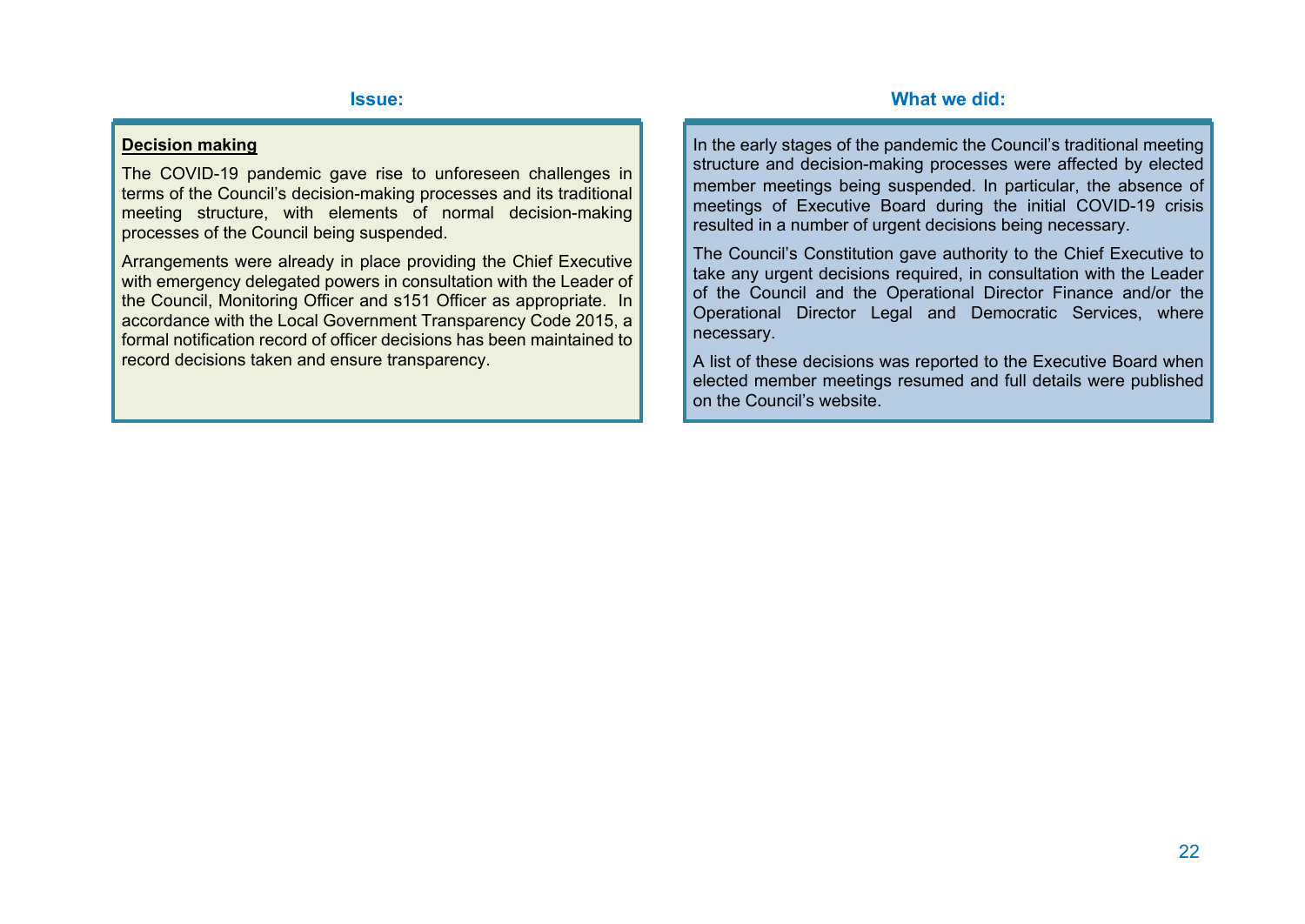#### **Elected Member meetings**

The Coronavirus Act 2020 enabled all local authority meetings before 7 May 2021 to be held remotely and removed the requirement for the annual Council meeting in 2020. The Council therefore made arrangements for all its Boards and Committees to meet on a virtual basis.

Meetings of the Council's Boards and Committees resumed in July 2020. In order for the meetings to take place safely, arrangements were made for the meetings to be held on a virtual basis. Provision was also made for members of the public to attend in a virtual capacity.

The Council's normal cycle of meetings resumed in September 2020 with meetings continuing to be held successfully on a virtual basis for the remainder of the year. This allowed the effective operation of the Council's normal governance arrangements.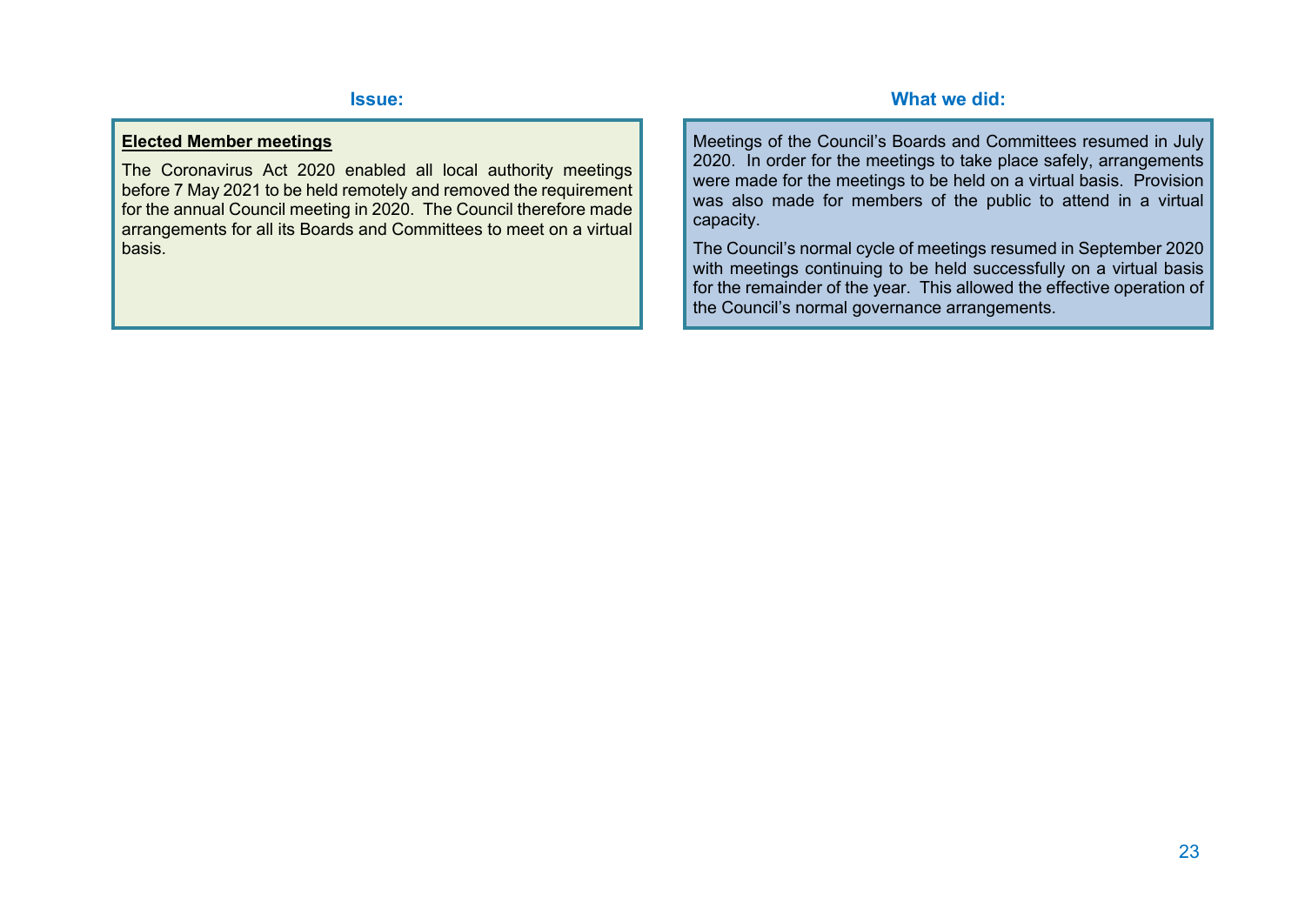#### **COVID-19 Response**

Whilst the coronavirus pandemic is not a specific governance issue the operational and financial impact of the crisis caused the Council to experience significant organisational disruption during 2020/21. All Council services were affected and business continuity arrangements saw much of the workforce working from home and resources being redeployed to support essential frontline services.

The response to the pandemic was the Council's overriding priority in 2020/21 with the main emphasis being on protecting the most vulnerable and maintaining essential services.

Throughout the response period the Council gave priority to maintaining effective governance arrangements. Major incident response practices, developed for such situations, were implemented and helped the Council to adapt, at pace, to new challenges and new responsibilities.

Through the Council's partnerships across Cheshire and the Liverpool City Region, and as part of the Cheshire Resilience Forum, the Council worked to deliver a co-ordinated regional response. Working with local health partners, emergency services and the military, the Council put in place robust local testing arrangements and established arrangements to prevent and manage local outbreaks.

The Council prioritised supporting the most vulnerable in the community. Critical services continued to be delivered successfully. Through the 'shielded hub' the Council provided food, medicine and support. Accommodation was secured for homeless individuals and families. The Council also worked with social care providers to look after people living in residential and nursing homes or in receipt of domiciliary care. Waste collection services continued to run to normal timetables throughout the year.

The Council was, and continues to be, the conduit to deliver various Government support schemes and to provide advice to local businesses to help them survive and protect local jobs.

The Council's robust response to the pandemic has provided additional assurance in regard to the effectiveness of the Council's business continuity arrangements, communication strategy and overall governance arrangements.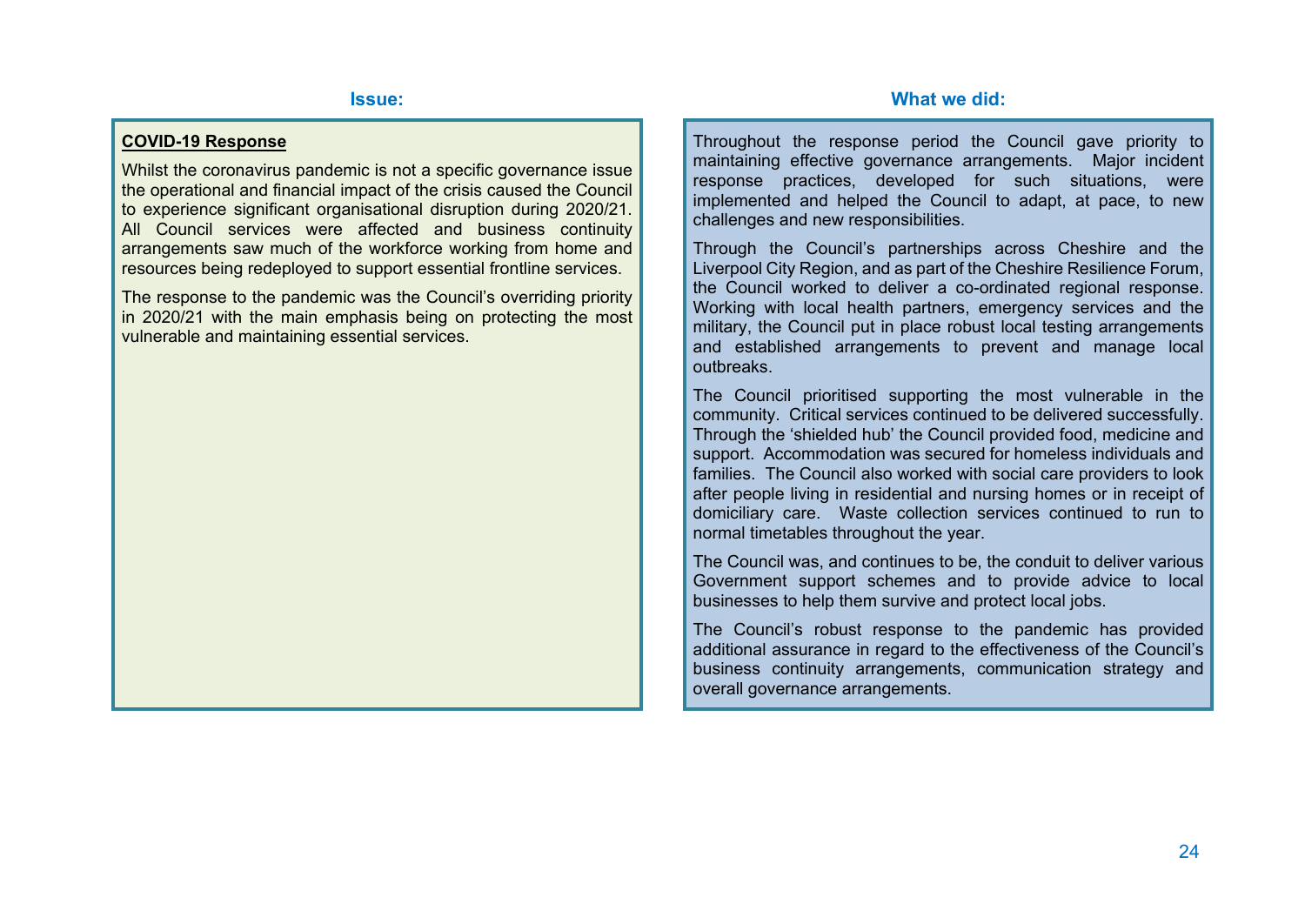#### **2018-19 Audit of Accounts**

There was a significant delay in the finalisation and external audit of the Council's 2018/19 statement of accounts. A number of issues arose during the audit process which, in the main, centred on the valuation and accounting treatment for the Mersey Gateway bridge project, which is highly complex and unique in nature.

The external auditor made a number of recommendations in the 2018/19 Audit Findings report which the Council agreed to implement. The Council also undertook to work closely with the External Auditors to improve processes, communications and arrangements for preparing the financial statements for 2019/20 and beyond, to ensure they were prepared in accordance with the Code of Practice on Local Authority Accounting.

The issues which arose during the audit of the 2018/19 statement of accounts were all resolved as part of preparing the 2019/20 statement of accounts. All of the external auditors' recommendations were implemented and Council officers have worked closely with the external auditors to improve processes and especially communications. As a result, the 2019/20 Audit Findings report was complimentary regarding the improvements delivered and provided the Council with a very positive outcome regarding the 2019/20 statement of accounts and value for money assessment.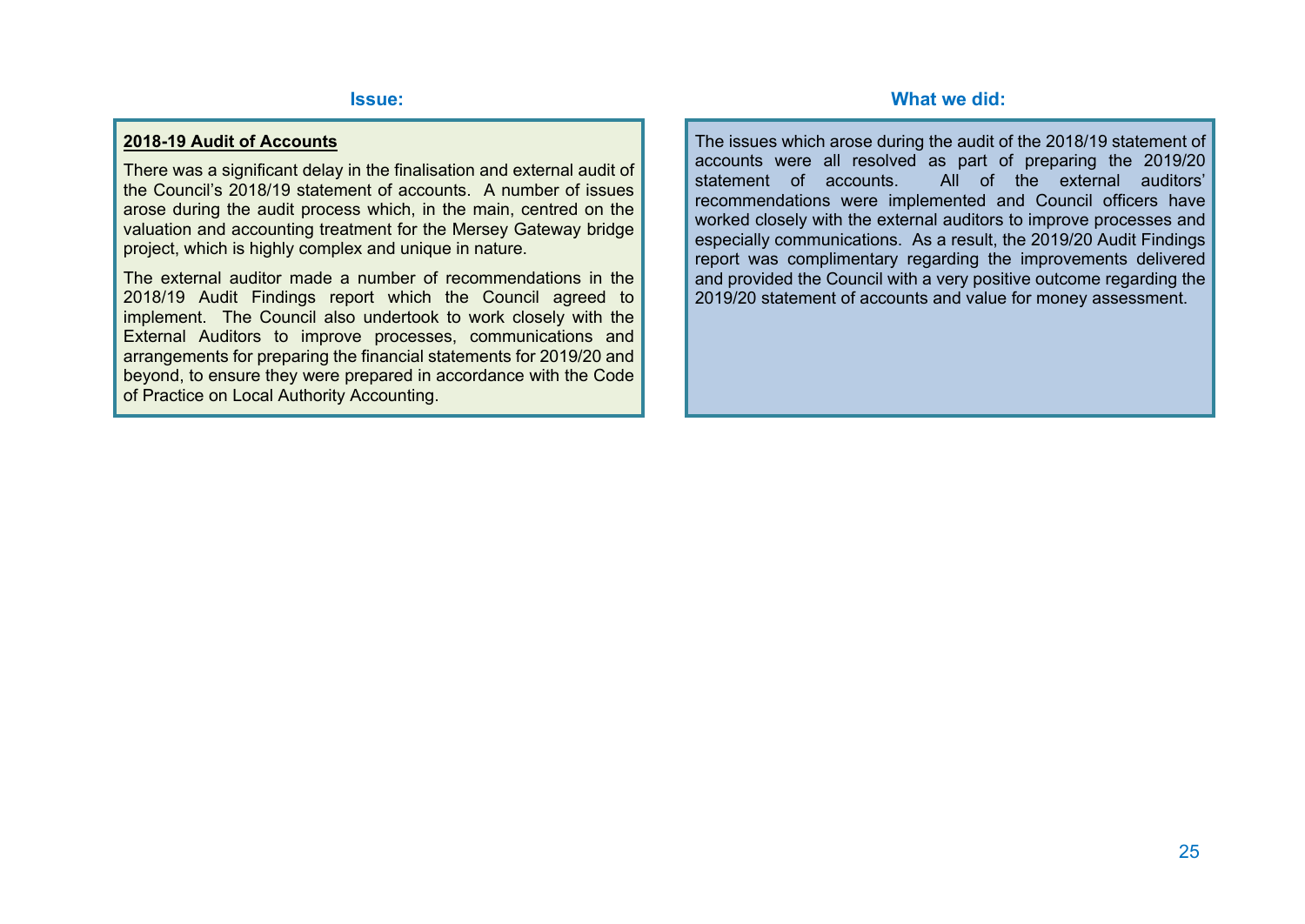#### **Brexit**

The Council is closely monitoring the potential impact of Brexit on its activities. It has a separate risk register which is monitored by an internal group chaired by the Strategic Director – Enterprise, Community & Resources. The minutes of the meetings of that group are submitted to the Council's Management Team and the appropriate Portfolio Holder is kept briefed.

The Council takes an active role in the Cheshire Local Resilience Forum, which in turn responds to Government requirements and requests for update reports on potential impacts.

The Council closely monitored the potential impact of the UK exiting from the European Union. It did this both internally and with its partners on the Cheshire Local Resilience Forum. This monitoring was stepped up, particularly, during January and February 2021. The Council was particularly concerned about availability of supplies, increasing costs and the impact on local businesses. As it transpired the Council saw no significant increase in costs nor did it experience any supply shortages that impacted on the delivery of services. The monitoring arrangements ceased at the end of March 2021.

The Council also worked alongside the Halton Chamber of Commerce and the Liverpool City Region Combined Authority to ensure that information and support was available to local businesses.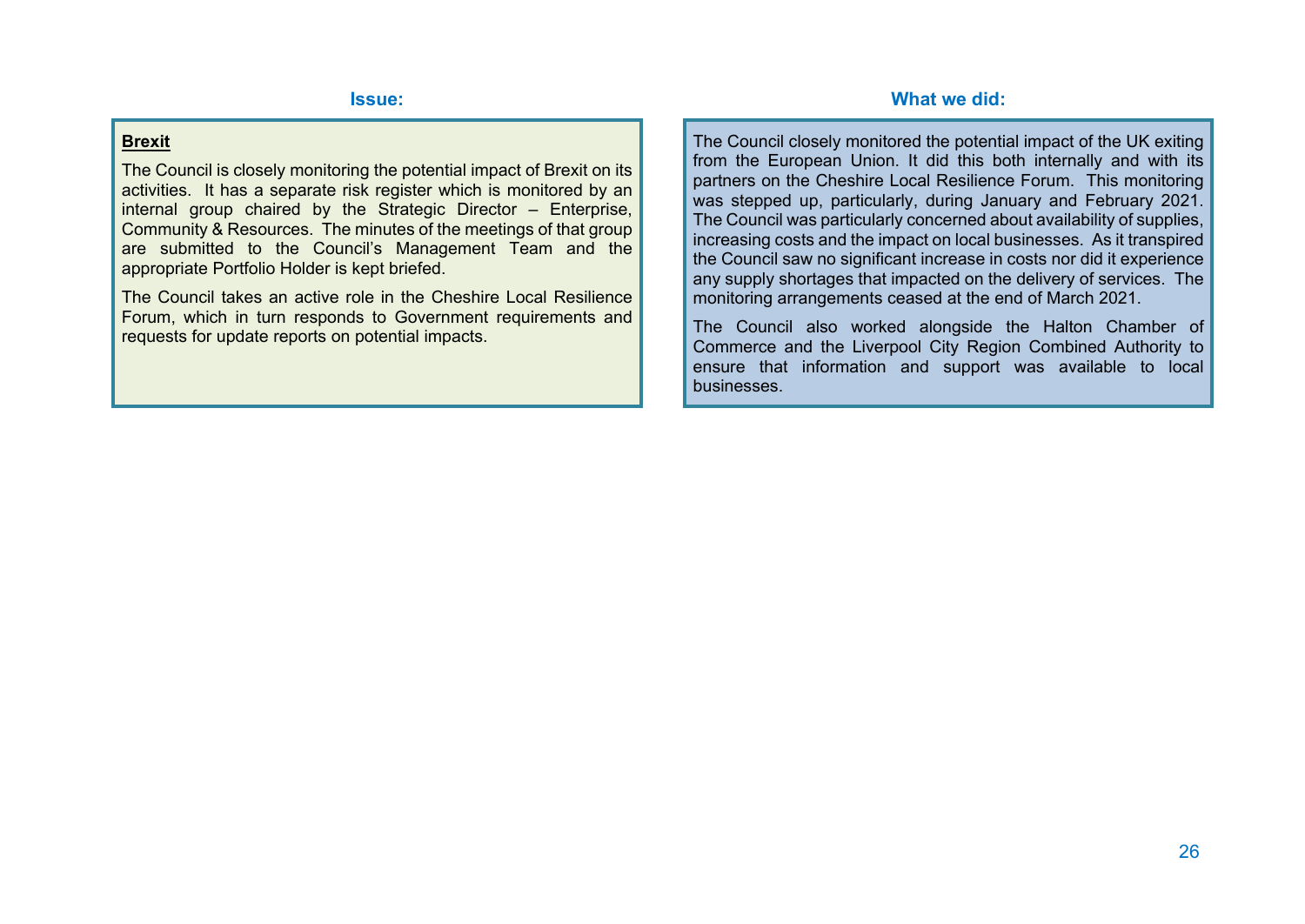## **What are the governance issues for 2021/22?**

The Council is satisfied that its corporate governance arrangements are adequate and operating effectively and there are no significant issues that need to be addressed. However, the Council's governance arrangements are kept under constant review and the following Action Plan sets out key areas of focus for the Council in maintaining and developing its governance arrangements in 2021/22.

| <b>Issue</b>                                                                                                                                                                                                                                                                                                                                                                                                                                                                                                     | <b>Lead Officer</b>                          | <b>Timescale</b> |
|------------------------------------------------------------------------------------------------------------------------------------------------------------------------------------------------------------------------------------------------------------------------------------------------------------------------------------------------------------------------------------------------------------------------------------------------------------------------------------------------------------------|----------------------------------------------|------------------|
| <b>Funding</b><br>The Council continues to face significant funding reductions whilst demand<br>for Council services, particularly within Social Care is rising and there are<br>income shortfalls across many service areas. The COVID-19 pandemic<br>temporarily changed the Council's focus and the related grant funding has<br>assisted with containing 2020/21 spending within budget.                                                                                                                     | Ed Dawson - Operational Director,<br>Finance | Ongoing          |
| Looking forward there remains huge uncertainty regarding<br>the<br>Government's plans for the future funding of local government. A number<br>of proposed changes to the funding regime have been deferred, including<br>the Fair Funding Review and the national roll-out of business rates<br>retention. It is unclear whether or not Government will return to these<br>proposals.                                                                                                                            |                                              |                  |
| This makes financial planning extremely difficult at the current time. The<br>Medium Term Financial Strategy forecasts that the Council may need to<br>identify £12m of budget savings in order to set a balanced budget for<br>2022/23. In light of these financial pressures, a key challenge for the<br>Council is to maintain sufficient service capacity and robust governance<br>arrangements in order to continue to deliver its corporate objectives and<br>strategic priorities for 2022/23 and beyond. |                                              |                  |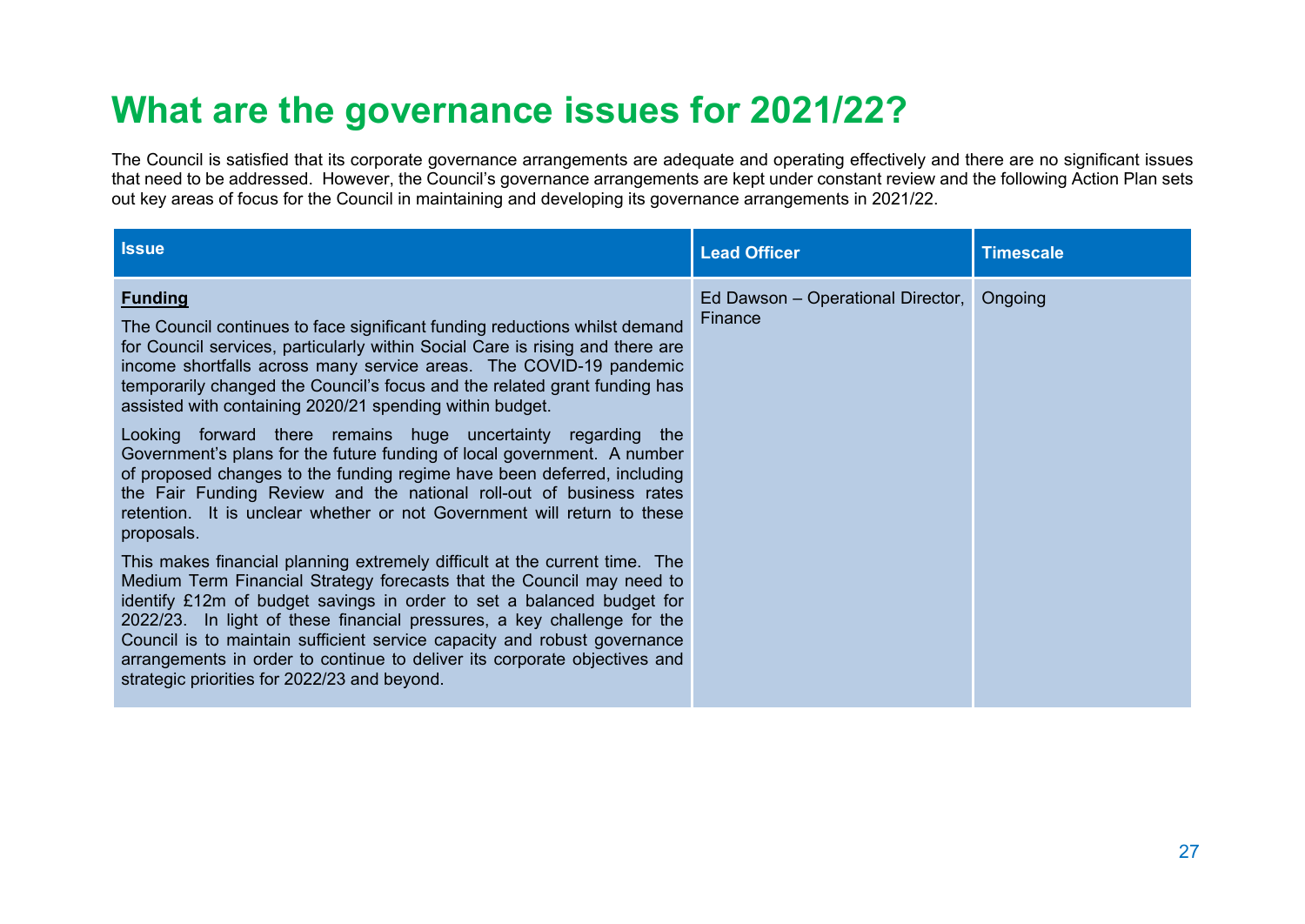| <b>Issue</b>                                                                                                                                                                                                                                                                                                                                                                                                                                                                                                                                                                                                                                                                                                                                                                                                                                                                                                                                                                                                                                                                                                                                                                                                                                                                                                                                                                                                                                                                                                                                                                                                                                                                                                                                                                                                                                                                                                                               | <b>Lead Officer</b>                                     | <b>Timescale</b> |
|--------------------------------------------------------------------------------------------------------------------------------------------------------------------------------------------------------------------------------------------------------------------------------------------------------------------------------------------------------------------------------------------------------------------------------------------------------------------------------------------------------------------------------------------------------------------------------------------------------------------------------------------------------------------------------------------------------------------------------------------------------------------------------------------------------------------------------------------------------------------------------------------------------------------------------------------------------------------------------------------------------------------------------------------------------------------------------------------------------------------------------------------------------------------------------------------------------------------------------------------------------------------------------------------------------------------------------------------------------------------------------------------------------------------------------------------------------------------------------------------------------------------------------------------------------------------------------------------------------------------------------------------------------------------------------------------------------------------------------------------------------------------------------------------------------------------------------------------------------------------------------------------------------------------------------------------|---------------------------------------------------------|------------------|
| <b>CIPFA Financial Management Code</b><br>The CIPFA Financial Management Code (The Code) is designed to support<br>good practice in financial management and to assist local authorities in<br>demonstrating their financial sustainability. The Code therefore sets the<br>standards of financial management for local authorities.<br>The Code is based on a series of principles supported by specific standards<br>and statements of practice which are considered necessary to provide the<br>strong foundation to manage:<br>the short, medium and long-term finances of a local authority<br>$\bullet$<br>financial resilience to meet foreseen demands on services<br>$\bullet$<br>unexpected shocks in their financial circumstances<br>$\bullet$<br>Each local authority is required to demonstrate that the requirements of the<br>Code are being satisfied. Demonstrating this compliance with the Code is<br>a collective responsibility of elected members, the Chief Finance Officer and<br>their professional colleagues in the leadership team.<br>The Code applies a principle-based approach. It does not prescribe the<br>financial management processes that local authorities should adopt.<br>Instead, the Code requires that a local authority demonstrate that its<br>processes satisfy the principles of good financial management for an<br>authority of its size, responsibilities and circumstances. Good financial<br>management is proportionate to the risks to the authority's financial<br>sustainability posed by the twin pressures of scarce resources and the rising<br>demands on services.<br>Work will be undertaken during 2021/22 to ensure that the Council complies<br>with the CIPFA Financial Management Code. This will take the form of a<br>self-assessment against the key questions included in the Financial<br>Management Code. An action plan will be produced to address any areas | Ed Dawson - Operational Director, April 2022<br>Finance |                  |
| requiring further development.                                                                                                                                                                                                                                                                                                                                                                                                                                                                                                                                                                                                                                                                                                                                                                                                                                                                                                                                                                                                                                                                                                                                                                                                                                                                                                                                                                                                                                                                                                                                                                                                                                                                                                                                                                                                                                                                                                             |                                                         |                  |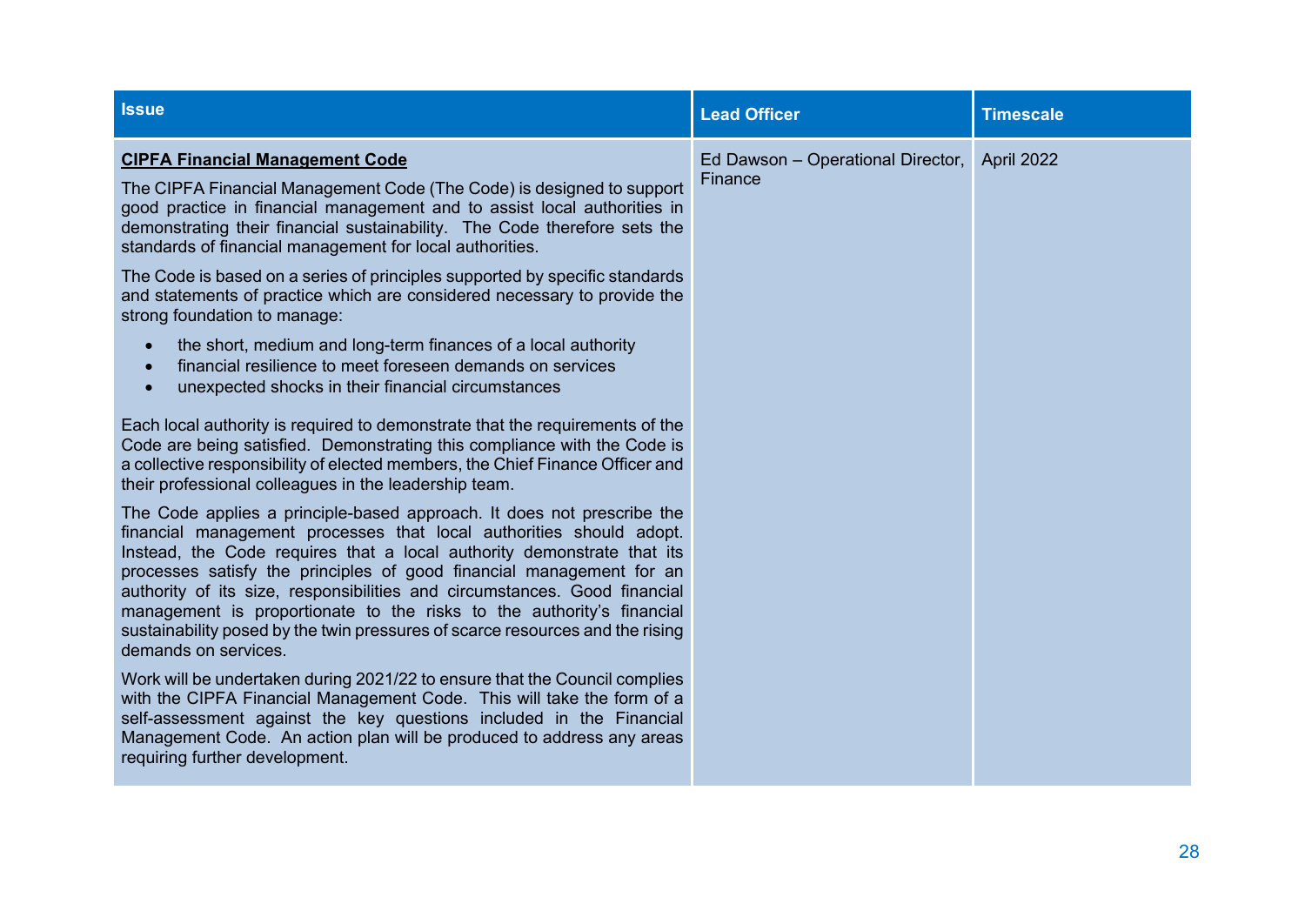| <b>Issue</b>                                                                                                                                                                                                                                                                                                                                                             | <b>Lead Officer</b>                                                  | <b>Timescale</b> |
|--------------------------------------------------------------------------------------------------------------------------------------------------------------------------------------------------------------------------------------------------------------------------------------------------------------------------------------------------------------------------|----------------------------------------------------------------------|------------------|
| <b>Integrated Care System Implementation</b><br>The Integrated Care White Paper sets out the approach to create Integrated<br>Care System bodies within the NHS at a regional level by April 2022. The<br>aim is to bring about greater integration of Health and Social Care, based<br>upon "place".                                                                    | Strategic Director - Enterprise,<br><b>Community &amp; Resources</b> | <b>July 2022</b> |
| There will be a regional body for Cheshire and Merseyside, below which<br>each of the nine council areas will each have an Integrated Care System<br>Partnership. In Halton, the current roles and funding of Halton CCG will be<br>passed to the regional body, who will decide which roles and funding to<br>devolve to the Halton Integrated Care System Partnership. |                                                                      |                  |
| Work is underway with Halton CCG colleagues, to put in place the<br>governance arrangements required to manage this new arrangement, along<br>with identifying the services involved and related funding.                                                                                                                                                                |                                                                      |                  |